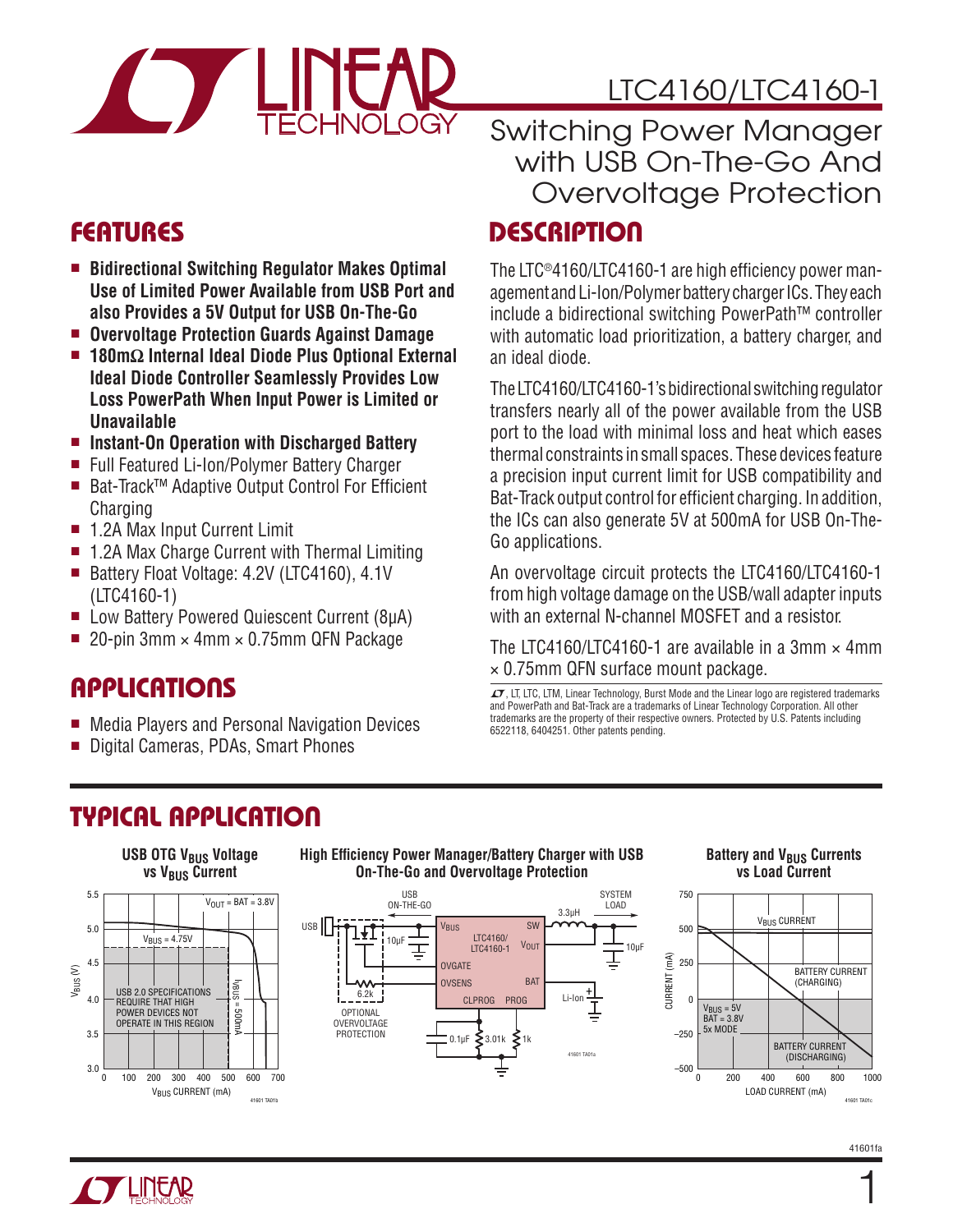### ABSOLUTE MAXIMUM RATINGS PIN CONFIGURATION

**(Notes 1, 2, 3)**

| $V_{\text{RIS}}$ (Transient) t < 1ms, Duty Cycle < 1%  -0.3V to 7V        |
|---------------------------------------------------------------------------|
|                                                                           |
| ENCHARGER, VBUSGD, FAULT, CHRG-0.3V to 6V                                 |
| $I_{11M0}$ , $I_{11M1}$ -0.3V to Max( $V_{BUS}$ , $V_{OUT}$ , BAT) + 0.3V |
|                                                                           |
|                                                                           |
|                                                                           |
|                                                                           |
|                                                                           |
|                                                                           |
|                                                                           |
|                                                                           |
|                                                                           |
|                                                                           |



### ORDER INFORMATION

| <b>LEAD FREE FINISH</b> | <b>TAPE AND REEL</b> | <b>PART MARKING</b> | <b>PACKAGE DESCRIPTION</b>               | <b>TEMPERATURE RANGE</b>                      |
|-------------------------|----------------------|---------------------|------------------------------------------|-----------------------------------------------|
| LTC4160EUDC#PBF         | LTC4160EUDC#TRPBF    | LFXY                | 20-Lead (3mm $\times$ 4mm) Plastic QFN   | $-40^{\circ}$ C to 85°C $-$                   |
| LTC4160EUDC-1#PBF       | LTC4160EUDC-1#TRPBF  | <b>LFXZ</b>         | 20-Lead (3mm $\times$ 4mm) Plastic QFN   | $-40^{\circ}$ C to 85°C                       |
| LTC4160EPDC#PBF         | LTC4160EPDC#TRPBF    | FDRT                | 20-Lead (3mm $\times$ 4mm) Plastic UTQFN | $\sim$ 40°C to 85°C (OBSOLETE)                |
| LTC4160EPDC-1#PBF       | LTC4160EPDC-1#TRPBF  | <b>FDST</b>         | 20-Lead (3mm $\times$ 4mm) Plastic UTQFN | $-40^{\circ}$ C to 85 $^{\circ}$ C (OBSOLETE) |

Consult LTC Marketing for parts specified with wider operating temperature ranges.

Consult LTC Marketing for information on non-standard lead based finish parts.

For more information on lead free part marking, go to: http://www.linear.com/leadfree/ For more information on tape and reel specifications, go to: http://www.linear.com/tapeandreel/

### **ELECTRICAL CHARACTERISTICS** The  $\bullet$  denotes the specifications which apply over the full operating

temperature range, otherwise specifications are at T<sub>A</sub> = 25°C (Note 2). V<sub>BUS</sub> = 5V, BAT = 3.8V, R<sub>CLPROG</sub> = 3.01k, unless otherwise noted.

| <b>SYMBOL</b>                | <b>PARAMETER</b>                                                                    | <b>CONDITIONS</b>                                     | <b>MIN</b>               | <b>TYP</b>                 | <b>MAX</b>                | <b>UNITS</b>                     |
|------------------------------|-------------------------------------------------------------------------------------|-------------------------------------------------------|--------------------------|----------------------------|---------------------------|----------------------------------|
|                              | <b>PowerPath Switching Regulator - Step-Down Mode</b>                               |                                                       |                          |                            |                           |                                  |
| V <sub>BUS</sub>             | Input Supply Voltage                                                                |                                                       | 4.35                     |                            | 5.5                       | V                                |
| $I_{BUS(LIM)}$               | <b>Total Input Current</b>                                                          | 1x Mode<br>5x Mode<br>10x Mode<br><b>Suspend Mode</b> | 82<br>440<br>900<br>0.32 | 90<br>480<br>955<br>0.43   | 100<br>500<br>1000<br>0.5 | mA<br>mA<br>mA<br>mA             |
| $I_{VBUSQ}$ (Note 4)         | Input Quiescent Current                                                             | 1x Mode<br>5x, 10x Modes<br><b>Suspend Mode</b>       |                          | 20<br>0.050                |                           | mA<br>mA<br>mA                   |
| h <sub>CLPROG</sub> (Note 4) | Ratio of Measured V <sub>BUS</sub> Current to<br>CL <sub>PROG</sub> Program Current | 1x Mode<br>5x Mode<br>10x Mode<br><b>Suspend Mode</b> |                          | 211<br>1170<br>2377<br>9.6 |                           | mA/mA<br>mA/mA<br>mA/mA<br>mA/mA |
|                              |                                                                                     |                                                       |                          |                            |                           | 41601fa                          |

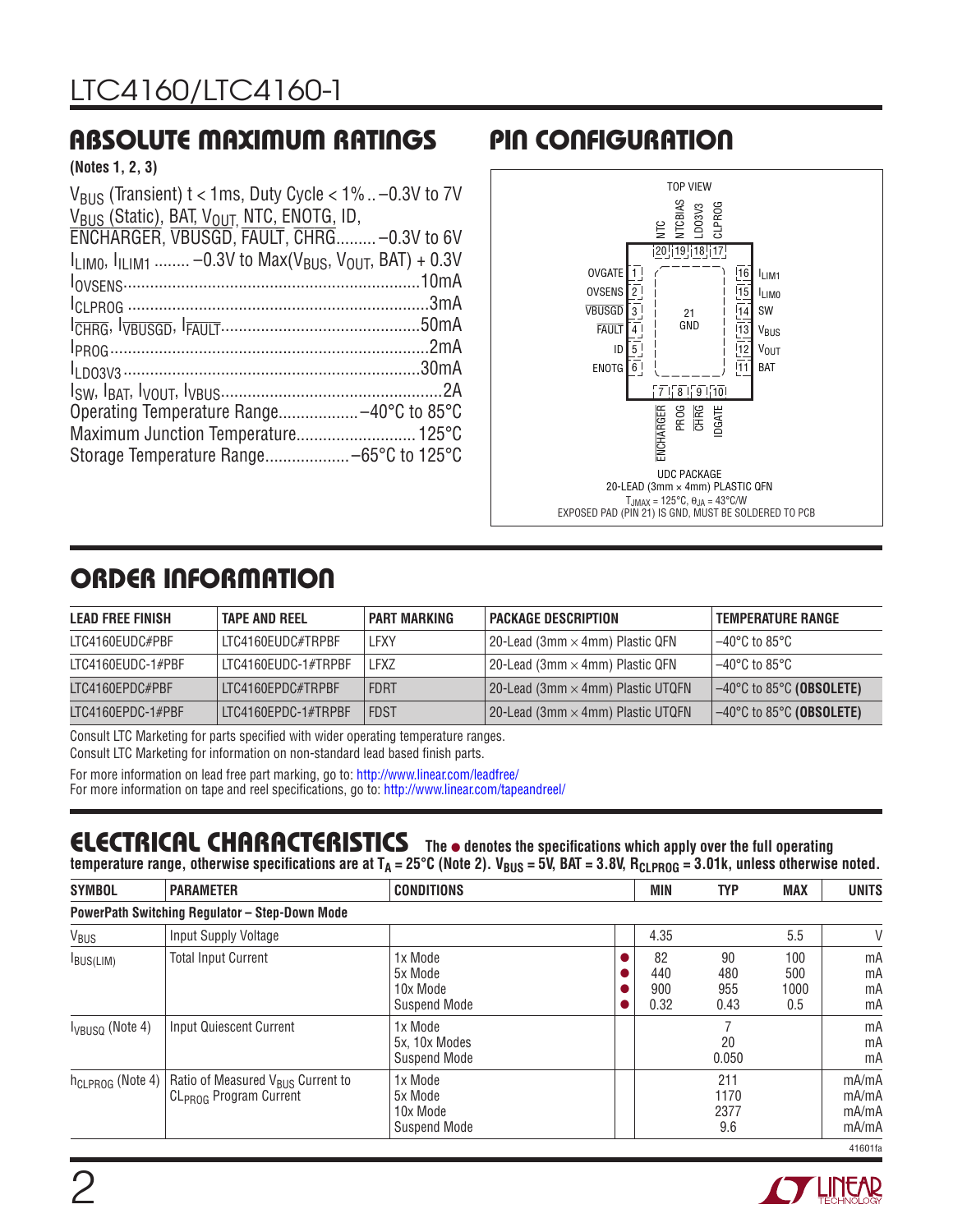### **ELECTRICAL CHARACTERISTICS** The  $\bullet$  denotes the specifications which apply over the full operating

temperature range, otherwise specifications are at T<sub>A</sub> = 25°C (Note 2). V<sub>BUS</sub> = 5V, BAT = 3.8V, R<sub>CLPROG</sub> = 3.01k, unless otherwise noted.

| <b>SYMBOL</b>                 | <b>PARAMETER</b>                                                                                    | <b>CONDITIONS</b>                                                                                                                      |   | MIN            | <b>TYP</b>                 | <b>MAX</b>     | <b>UNITS</b>          |
|-------------------------------|-----------------------------------------------------------------------------------------------------|----------------------------------------------------------------------------------------------------------------------------------------|---|----------------|----------------------------|----------------|-----------------------|
| VOUT(POWERPATH)               | VOLIT Current Available Before<br><b>Discharging Battery</b>                                        | $1x$ Mode, BAT = $3.3V$<br>$5x$ Mode, BAT = $3.3V$<br>$10x$ Mode, BAT = $3.3V$<br><b>Suspend Mode</b>                                  |   | 0.26           | 121<br>667<br>1217<br>0.34 | 0.43           | mA<br>mA<br>mA<br>mA  |
| VCLPROG                       | <b>CLPROG Servo Voltage in Current Limit</b>                                                        | <b>Switching Modes</b><br><b>Suspend Mode</b>                                                                                          |   |                | 1.183<br>100               |                | V<br>mV               |
| VUVLO                         | V <sub>BUS</sub> Undervoltage Lockout                                                               | <b>Rising Threshold</b><br><b>Falling Threshold</b>                                                                                    |   | 3.95           | 4.3<br>4                   | 4.35           | $\mathsf{V}$<br>V     |
| V <sub>DUVLO</sub>            | V <sub>BUS</sub> To BAT Differential Undervoltage<br>Lockout                                        | <b>Rising Threshold</b><br><b>Falling Threshold</b>                                                                                    |   |                | 200<br>50                  |                | mV<br>mV              |
| <b>V<sub>OUT</sub></b>        | V <sub>OUT</sub> Voltage                                                                            | 1x, 5x, 10x Modes, $0V < BAT \le 4.2V$ ,<br>$I_{VOUT} = 0 \text{mA}$ , Battery Charger Off<br>USB Suspend Mode, $I_{VOUT} = 250 \mu A$ |   | 3.5<br>4.5     | $BAT + 0.3$<br>4.6         | 4.7<br>4.7     | V<br>$\vee$           |
| $f_{\rm OSC}$                 | <b>Switching Frequency</b>                                                                          |                                                                                                                                        |   | 1.8            | 2.25                       | 2.7            | MHz                   |
| R <sub>PMOS_POWERPATH</sub>   | PMOS On-Resistance                                                                                  |                                                                                                                                        |   |                | 0.18                       |                | Ω                     |
| RNMOS_POWERPATH               | NMOS On-Resistance                                                                                  |                                                                                                                                        |   |                | 0.3                        |                | $\Omega$              |
| PEAK_POWERPATH                | Peak Inductor Current Clamp                                                                         | 1x Mode (Note 5)<br>5x Mode (Note 5)<br>10x Mode (Note 5)                                                                              |   |                | 1<br>1.6<br>3              |                | Α<br>A<br>Α           |
| R <sub>SUSP</sub>             | Suspend LDO Output Resistance                                                                       | Closed Loop                                                                                                                            |   |                | 10                         |                | $\Omega$              |
|                               | PowerPath Switching Regulator - Step-Up Mode (USB On-The-Go)                                        |                                                                                                                                        |   |                |                            |                |                       |
| V <sub>BUS</sub>              | <b>Output Voltage</b>                                                                               | $0 \leq l_{VBUS} \leq 500$ mA, $V_{OUT} > 3.2V$                                                                                        |   | 4.75           |                            | 5.25           | V                     |
| V <sub>OUT</sub>              | Input Voltage                                                                                       |                                                                                                                                        |   | 2.9            |                            | 4.2            | $\vee$                |
| <b>I</b> <sub>VBUS</sub>      | <b>Output Current Limit</b>                                                                         |                                                                                                                                        |   | 550            | 680                        |                | mA                    |
| <b>I</b> PEAK                 | Peak Inductor Current Limit                                                                         | (Note 5)                                                                                                                               |   |                | 1.8                        |                | $\mathsf A$           |
| <b>l</b> otgq                 | VOUT Quiescent Current                                                                              | $V_{OUT} = 3.8V, V_{UBUS} = 0mA (Note 6)$                                                                                              |   |                | 1.6                        |                | mA                    |
| VCLPROG                       | Output Current Limit Servo Voltage                                                                  |                                                                                                                                        |   |                | 1.15                       |                | $\mathsf{V}$          |
| VOUTUVLO                      | V <sub>OUT</sub> UVLO - V <sub>OUT</sub> Falling<br>V <sub>OUT</sub> UVLO - V <sub>OUT</sub> Rising |                                                                                                                                        |   | 2.5            | 2.6<br>2.8                 | 2.9            | V<br>V                |
| t <sub>SCFAULT</sub>          | Short Circuit Fault Delay                                                                           | PMOS Switch Off                                                                                                                        |   |                | 7.2                        |                | ms                    |
| <b>Overvoltage Protection</b> |                                                                                                     |                                                                                                                                        |   |                |                            |                |                       |
| VOVCUTOFF                     | <b>Overvoltage Protection Threshold</b>                                                             | With 6.2k Series Resistor                                                                                                              |   | 6.1            | 6.42                       | 6.7            | V                     |
| VOVGATE                       | <b>OVGATE Output Voltage</b>                                                                        | VOVSENS < VOVCUTOFF<br>VOVSENS > VOVCUTOFF                                                                                             |   |                | $1.88 \cdot V_{OVSENS}$    | 12             | $\vee$<br>$\mathsf V$ |
| t <sub>RISE</sub>             | <b>OVGATE Time To Reach Regulation</b>                                                              | OVGATE $C_{\text{LOAD}} = 1$ nF                                                                                                        |   |                | 1.25                       |                | ms                    |
| <b>Battery Charger</b>        |                                                                                                     |                                                                                                                                        |   |                |                            |                |                       |
| V <sub>FLOAT</sub>            | <b>BAT Regulated Output Voltage</b>                                                                 | LTC4160                                                                                                                                | 0 | 4.179<br>4.165 | 4.2<br>4.2                 | 4.221<br>4.235 | V<br>V                |
|                               |                                                                                                     | LTC4160-1                                                                                                                              |   | 4.079<br>4.065 | 4.1<br>4.1                 | 4.121<br>4.135 | $\vee$<br>V           |
| $I_{CHG}$                     | Constant Current Mode Charger Current                                                               | $R_{PROG} = 845\Omega$ , 10x Mode $R_{CLPROG} \le 2.49k$<br>$R_{PROG}$ = 5k, 5x or 10x Mode                                            |   | 1120<br>185    | 1219<br>206                | 1320<br>223    | mA<br>mA              |
| <b>I</b> BAT                  | <b>Battery Drain Current</b>                                                                        | $V_{BUS}$ > $V_{UVLO}$ , Suspend Mode,<br>$I_{VOUT} = 0 \mu A$                                                                         |   |                | 3.8                        | 6              | μA                    |
|                               |                                                                                                     | $V_{BUS} = 0V$ , $V_{VOUT} = 0\mu A$<br>(Ideal Diode Mode)                                                                             |   |                | 8                          | 12             | μA                    |

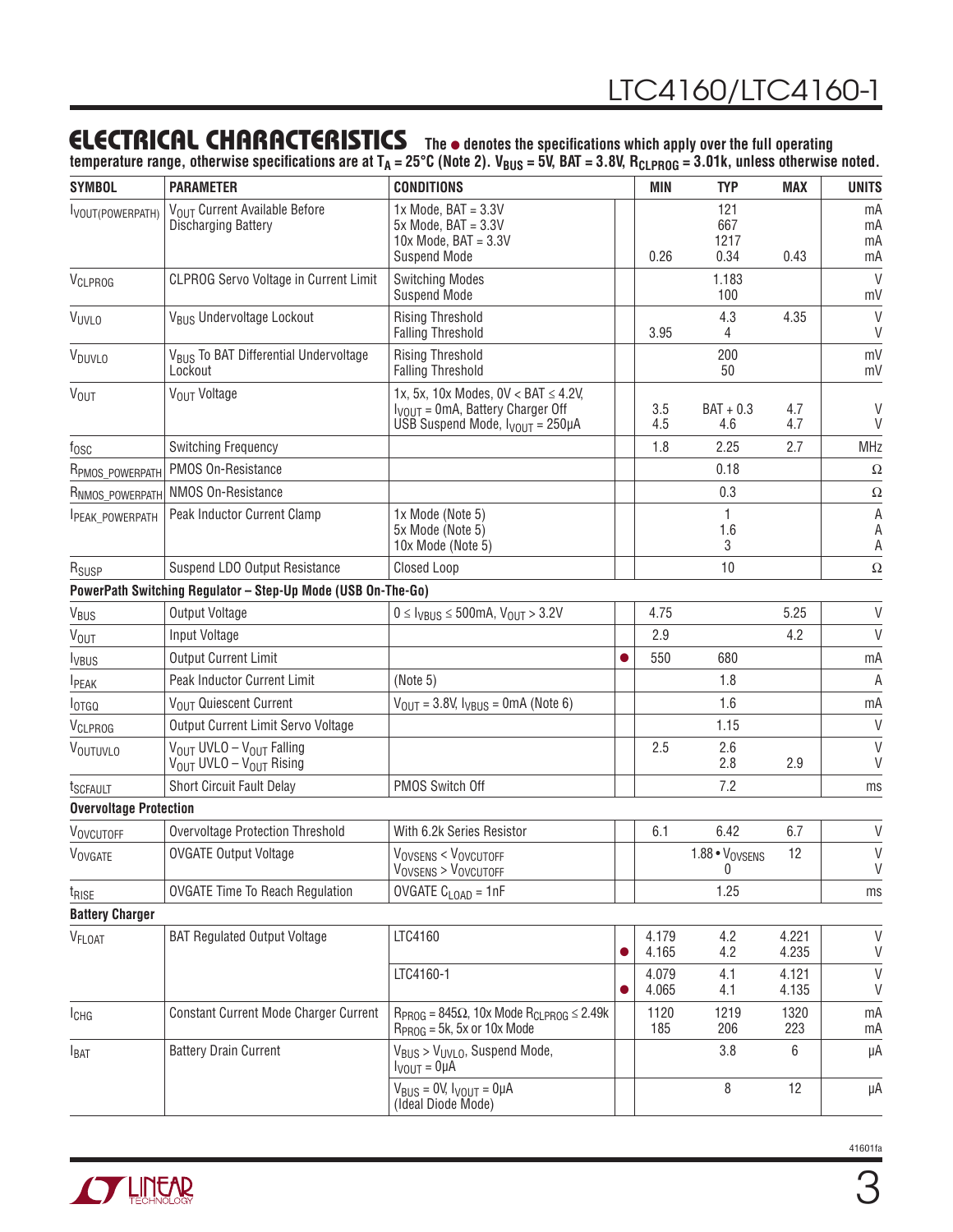### **ELECTRICAL CHARACTERISTICS** The  $\bullet$  denotes the specifications which apply over the full operating

temperature range, otherwise specifications are at T<sub>A</sub> = 25°C (Note 2). V<sub>BUS</sub> = 5V, BAT = 3.8V, R<sub>CLPROG</sub> = 3.01k, unless otherwise noted.

| <b>SYMBOL</b>                                | <b>PARAMETER</b>                                                                     | <b>CONDITIONS</b>                                                                              | <b>MIN</b>     | <b>TYP</b>           | <b>MAX</b> | <b>UNITS</b>         |
|----------------------------------------------|--------------------------------------------------------------------------------------|------------------------------------------------------------------------------------------------|----------------|----------------------|------------|----------------------|
| V <sub>PROG</sub>                            | PROG Pin Servo Voltage                                                               |                                                                                                |                | 1                    |            | V                    |
| V <sub>PROG_TRKL</sub>                       | PROG Pin Servo Voltage in Trickle Charge                                             | $BAT < V_{TRKL}$                                                                               |                | 0.1                  |            | $\vee$               |
| $V_{C/10}$                                   | C/10 Threshold Voltage at PROG                                                       |                                                                                                |                | 100                  |            | mV                   |
| h <sub>PROG</sub>                            | Ratio of I <sub>BAT</sub> to PROG Pin Current                                        |                                                                                                |                | 1030                 |            | mA/mA                |
| <b>I</b> TRKL                                | Trickle Charge Current                                                               | $BAT < V_{TRKL}$                                                                               |                | 100                  |            | mA                   |
| VTRKL                                        | Trickle Charge Threshold Voltage                                                     | <b>BAT Rising</b>                                                                              | 2.7            | 2.85                 | 3          | $\vee$               |
| <b>AVTRKL</b>                                | Trickle Charge Hysteresis Voltage                                                    |                                                                                                |                | 135                  |            | mV                   |
| $\Delta\!V_{RECHRG}$                         | Recharge Battery Threshold Voltage                                                   | Threshold Voltage Relative to VFLOAT                                                           | $-75$          | $-100$               | $-125$     | mV                   |
| t <sub>TERM</sub>                            | Safety Timer Termination Period                                                      | Timer Starts when $V_{BAT} = V_{FLOAT}$                                                        | 3.9            | 4.3                  | 5.4        | Hour                 |
| <b>t</b> BADBAT                              | <b>Bad Battery Termination Time</b>                                                  | $BAT < V_{TRKL}$                                                                               | 0.4            | 0.5                  | 0.6        | Hour                 |
| $h_{C/10}$                                   | End of Charge Current Ratio                                                          | (Note 7)                                                                                       | 0.085          | 0.1                  | 0.115      | mA/mA                |
| $R_{ON\_CHG}$                                | <b>Battery Charger Power FET</b><br>On-Resistance (Between V <sub>OUT</sub> and BAT) |                                                                                                |                | 0.18                 |            | Ω                    |
| T <sub>LIM</sub>                             | Junction Temperature in Constant<br><b>Temperature Mode</b>                          |                                                                                                |                | 110                  |            | °C                   |
| <b>NTC</b>                                   |                                                                                      |                                                                                                |                |                      |            |                      |
| V <sub>COLD</sub>                            | Cold Temperature Fault Threshold<br>Voltage                                          | <b>Rising Threshold</b><br>Hysteresis                                                          | 75             | 76.5<br>1.5          | 78         | %NTCBIAS<br>%NTCBIAS |
| V <sub>HOT</sub>                             | Hot Temperature Fault Threshold Voltage                                              | <b>Falling Threshold Hysteresis</b>                                                            | 33.4           | 34.9<br>1.8          | 36.4       | %NTCBIAS<br>%NTCBIAS |
| V <sub>DIS</sub>                             | NTC Disable Threshold Voltage                                                        | <b>Falling Threshold</b><br>Hysteresis                                                         | 0.7            | 1.7<br>50            | 2.7        | %NTCBIAS<br>mV       |
| <b>INTC</b>                                  | <b>NTC Leakage Current</b>                                                           | $NTC = NTCBIAS = 5V$                                                                           | $-50$          |                      | 50         | пA                   |
| <b>Ideal Diode</b>                           |                                                                                      |                                                                                                |                |                      |            |                      |
| V <sub>FWD</sub>                             | <b>Forward Voltage Detection</b>                                                     | $V_{BUS} = 0V$ , $V_{VOUT} = 10mA$<br>$VOUT = 10mA$                                            |                | $\overline{c}$<br>15 |            | mV<br>mV             |
| RDROPOUT                                     | Internal Diode On-Resistance, Dropout                                                | $I_{VOUT} = 200mA$                                                                             |                | 0.18                 |            | $\Omega$             |
| MAX_DIODE                                    | Diode Current Limit                                                                  |                                                                                                | $\overline{2}$ |                      |            | Α                    |
| Always On 3.3V LDO Supply                    |                                                                                      |                                                                                                |                |                      |            |                      |
| VLD03V3                                      | <b>Regulated Output Voltage</b>                                                      | $0$ mA < $I_{LD03V3}$ < 20mA                                                                   | 3.1            | 3.3                  | 3.5        | V                    |
| R <sub>CL_LDO3V3</sub>                       | Closed-Loop Output Resistance                                                        |                                                                                                |                | 2.7                  |            | $\Omega$             |
| ROL_LDO3V3                                   | Dropout Output Resistance                                                            |                                                                                                |                | 23                   |            | $\Omega$             |
|                                              | Logic (I <sub>LIMO</sub> , I <sub>LIM1</sub> , ID, ENOTG, ENCHARGER)                 |                                                                                                |                |                      |            |                      |
| $V_{IL}$                                     | Logic Low Input Voltage                                                              |                                                                                                |                |                      | 0.4        | $\sf V$              |
| $V_{\text{IH}}$                              | Logic High Input Voltage                                                             |                                                                                                | 1.2            |                      |            | $\vee$               |
| $I_{PD1}$                                    | ILIMO, ILIM1, ENOTG, ENCHARGER<br>Pull-Down Current                                  |                                                                                                |                | 1.8                  |            | μA                   |
| l <sub>PU1</sub>                             | ID Pull-Up Current                                                                   |                                                                                                |                | 2.5                  |            | μA                   |
|                                              | Status Outputs (CHRG, VBUSGD, FAULT)                                                 |                                                                                                |                |                      |            |                      |
| VVBUSGD                                      | Output Low Voltage                                                                   | $l_{\overline{VB} \overline{USGD}} = 5mA$ , $V_{\text{BUS}} = 5V$                              |                | 65                   | 100        | mV                   |
| V <sub>CHRG</sub> , V <sub>FAULT</sub>       | Output Low Voltage                                                                   | $I_{\overline{CHRG}} = I_{\overline{FAULT}} = 5 \text{mA}, V_{\text{OUT}} = 3.8 \text{V}$      |                | 100                  | 150        | mV                   |
| I <sub>CHRG</sub> , Ivbusgd,<br><b>FAULT</b> | Leakage Current                                                                      | $V_{\overline{\text{CHRG}}} = V_{\overline{\text{VBUSGD}}} = V_{\overline{\text{FAULT}}} = 5V$ |                |                      | 1          | μA                   |

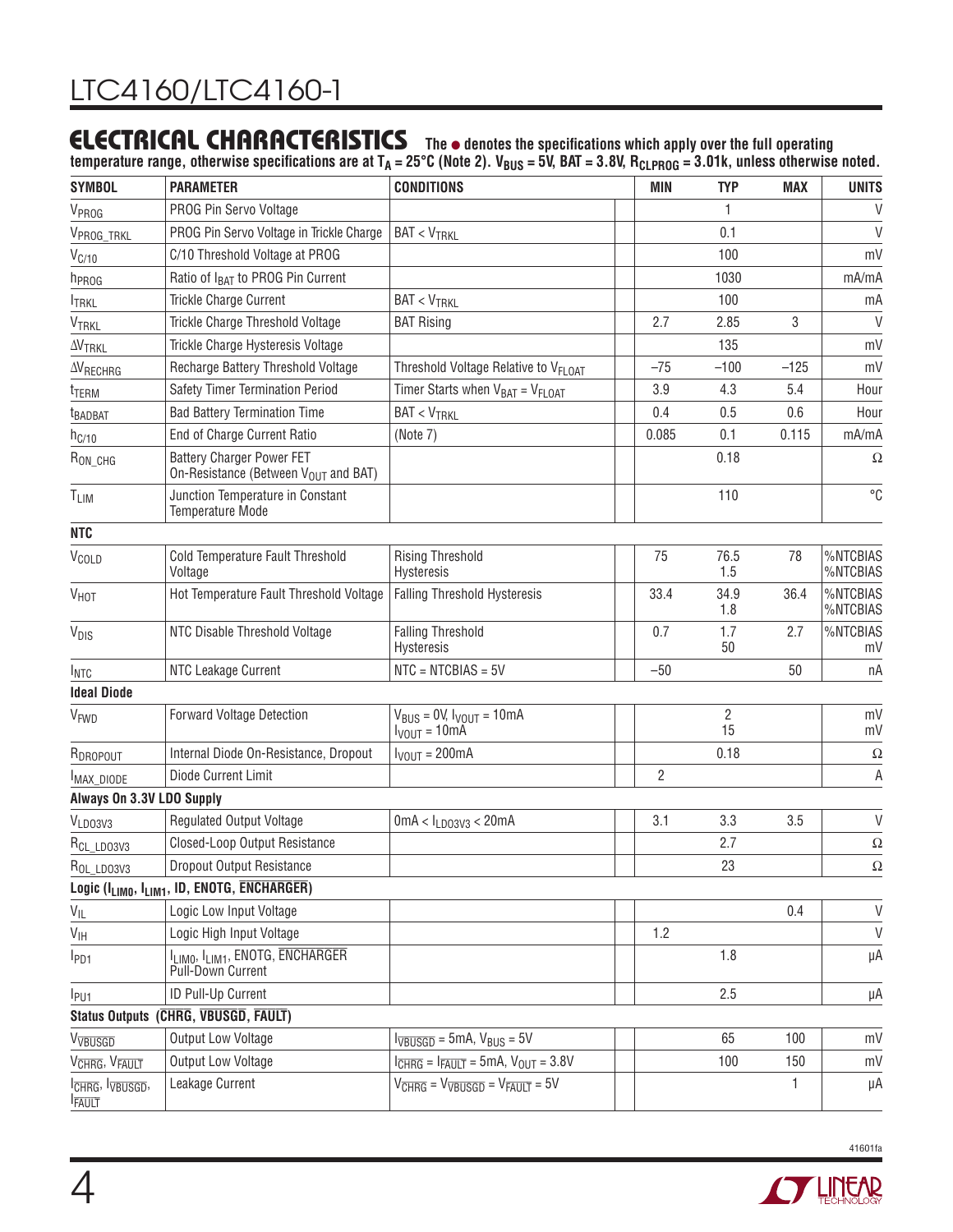### ELECTRICAL CHARACTERISTICS

**Note 1:** Stresses beyond those listed under Absolute Maximum Ratings may cause permanent damage to the device. Exposure to any Absolute Maximum Rating condition for extended periods may affect device reliability and lifetime.

**Note 2:** The LTC4160E/LTC4160E-1 are guaranteed to meet specifications from 0°C to 85°C. Specifications over the –40°C to 85°C operating temperature range are assured by design, characterization and correlation with statistical process controls.

**Note 3:** The LTC4160E/LTC4160E-1 include overtemperature protection that is intended to protect the device during momentary overload conditions. Junction temperature will exceed 125°C when overtemperature protection is active. Continuous operation above the specified maximum operating junction temperature may impair device reliability.

**Note 4:** Total input current is the sum of quiescent current,  $V_{\text{BUSQ}}$ , and measured current given by  $V_{CLPROG}/R_{CLPROG}$  • (h<sub>CLPROG</sub> + 1).

**Note 5:** The current limit features of this part are intended to protect the IC from short term or intermittent fault conditions. Continuous operation above the maximum specified pin current rating may result in device degradation or failure.

**Note 6:** The bidirectional switcher's supply current is bootstrapped to V<sub>BUS</sub> and in the application will reflect back to V<sub>OUT</sub> by (V<sub>BUS</sub>/V<sub>OUT</sub>) • 1/efficiency. Total quiescent current is the sum of the current into the  $V_{\text{OUT}}$ pin plus the reflected current.

**Note 7:** h<sub>C/10</sub> is expressed as a fraction of the measured full charge current with indicated PROG resistor.

### TYPICAL PERFORMANCE CHARACTERISTICS T<sub>A</sub> = 25°C, unless otherwise noted.

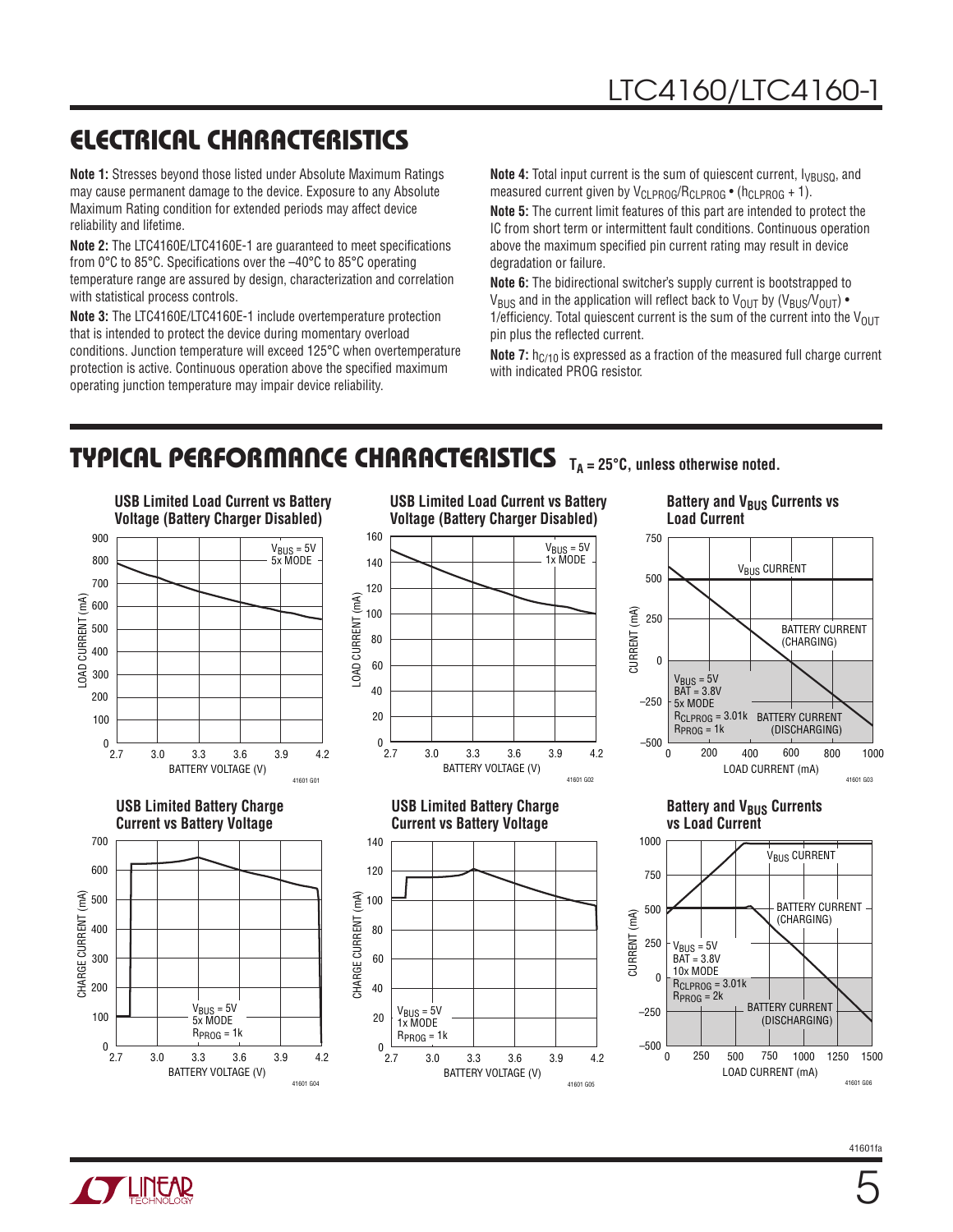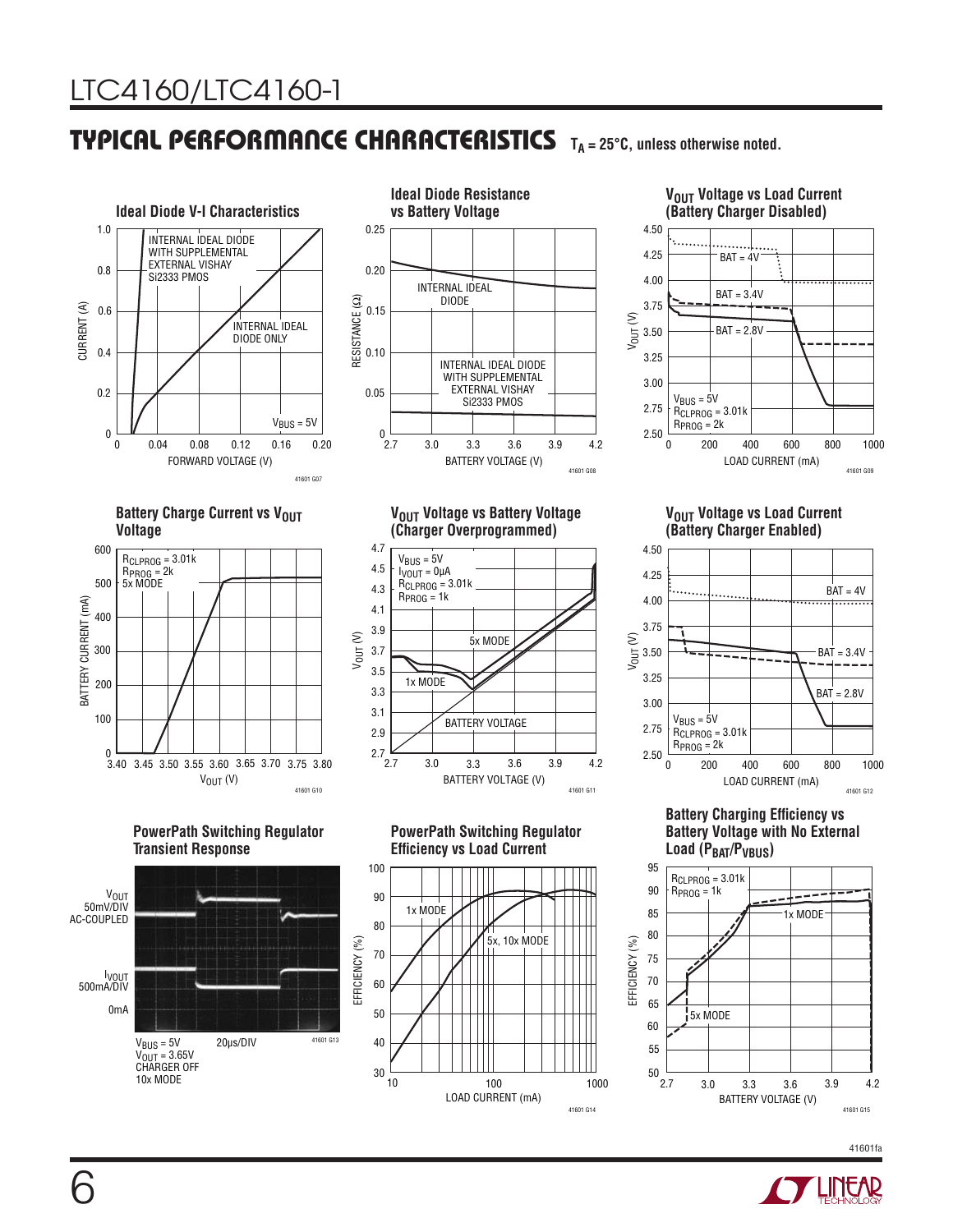

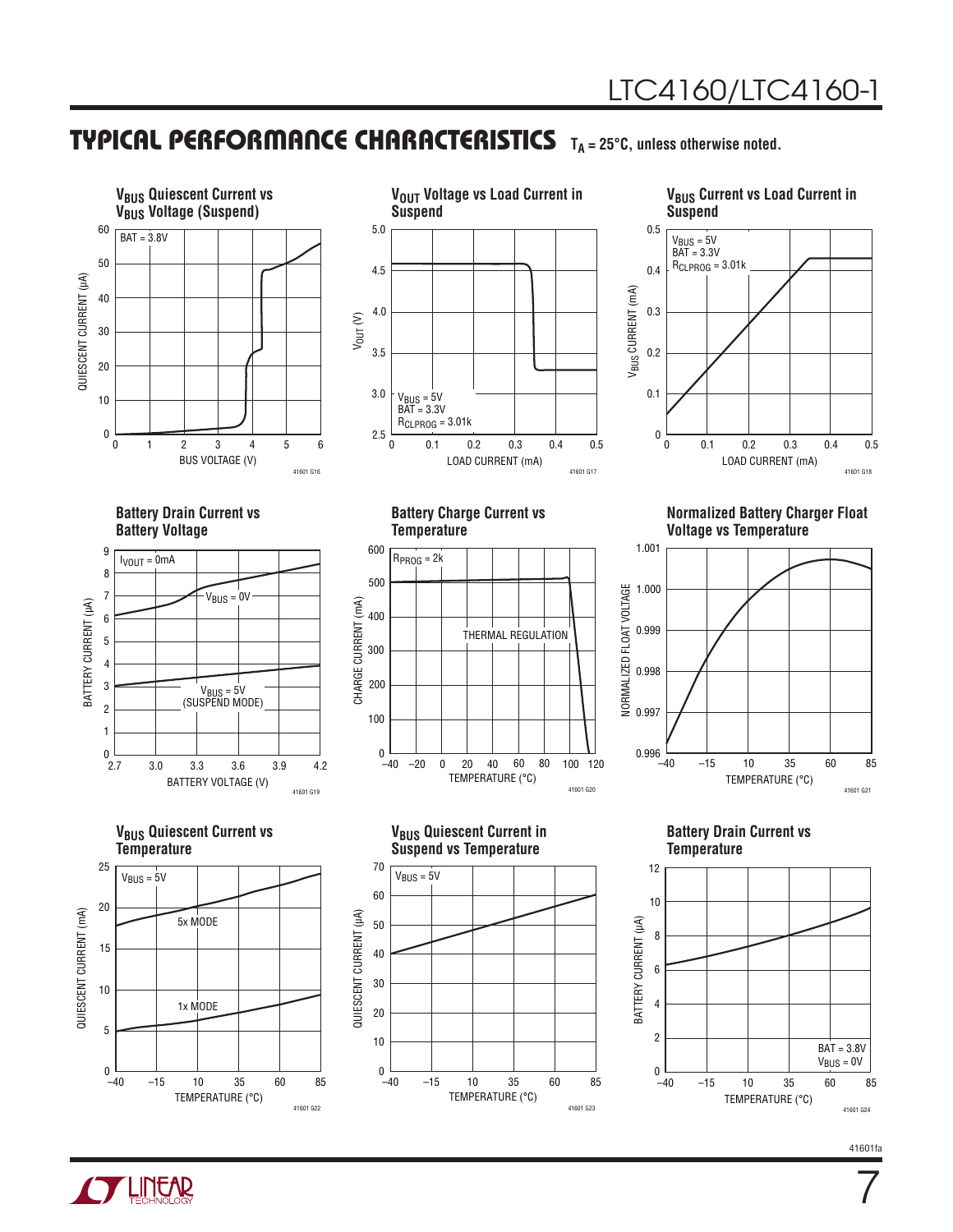

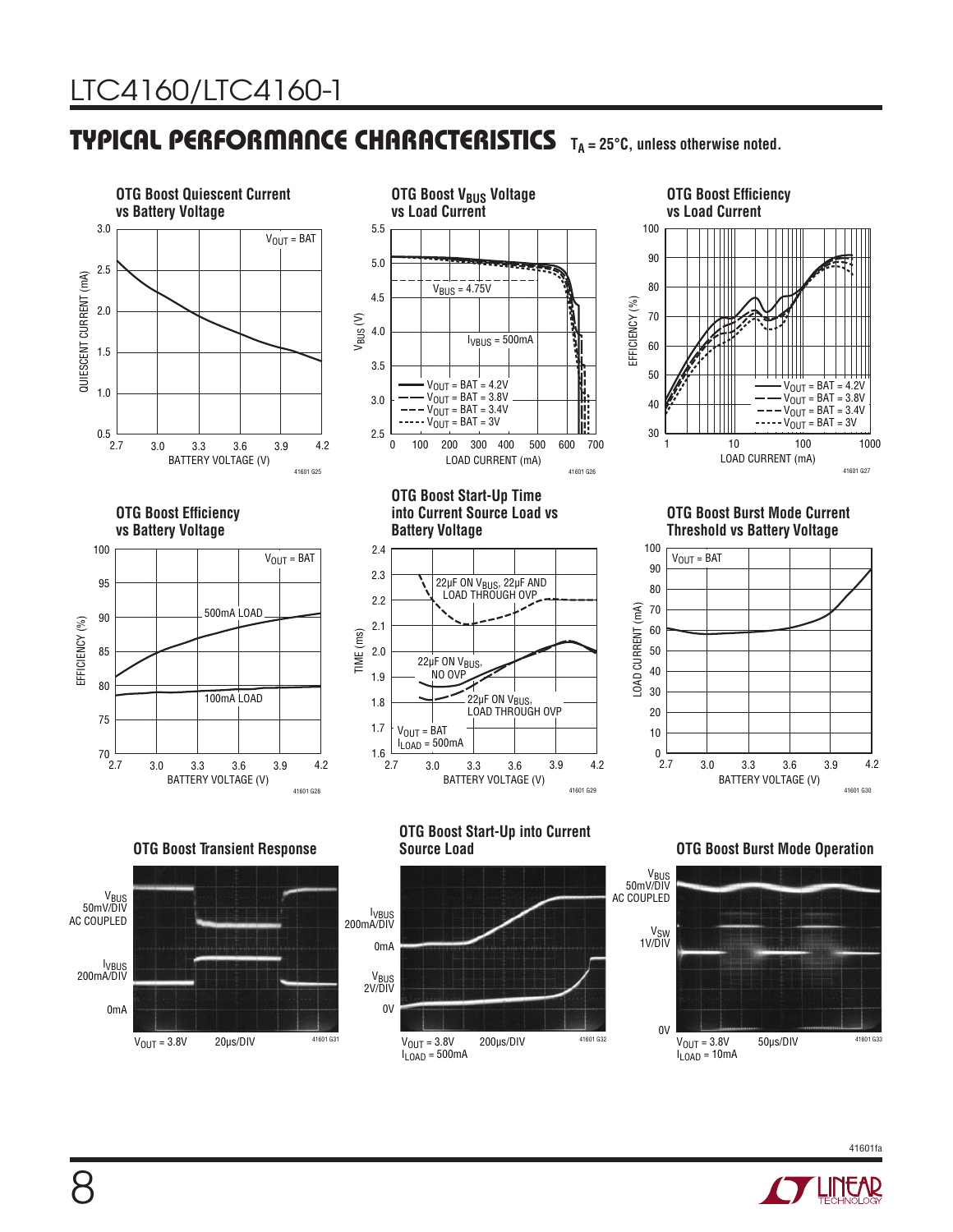



#### **Oscillator Frequency vs**



**OVP Connect Waveform OVP Disconnect Waveform**





**Rising OVP Threshold vs Temperature**



**OVGATE vs OVSENS**





TEMPERATURE (°C)

–15 10 35 85

60

41601 G41

–40

30

**VBUSGD, CHRG, FAULT Pin Current vs Voltage (Pull-Down** 



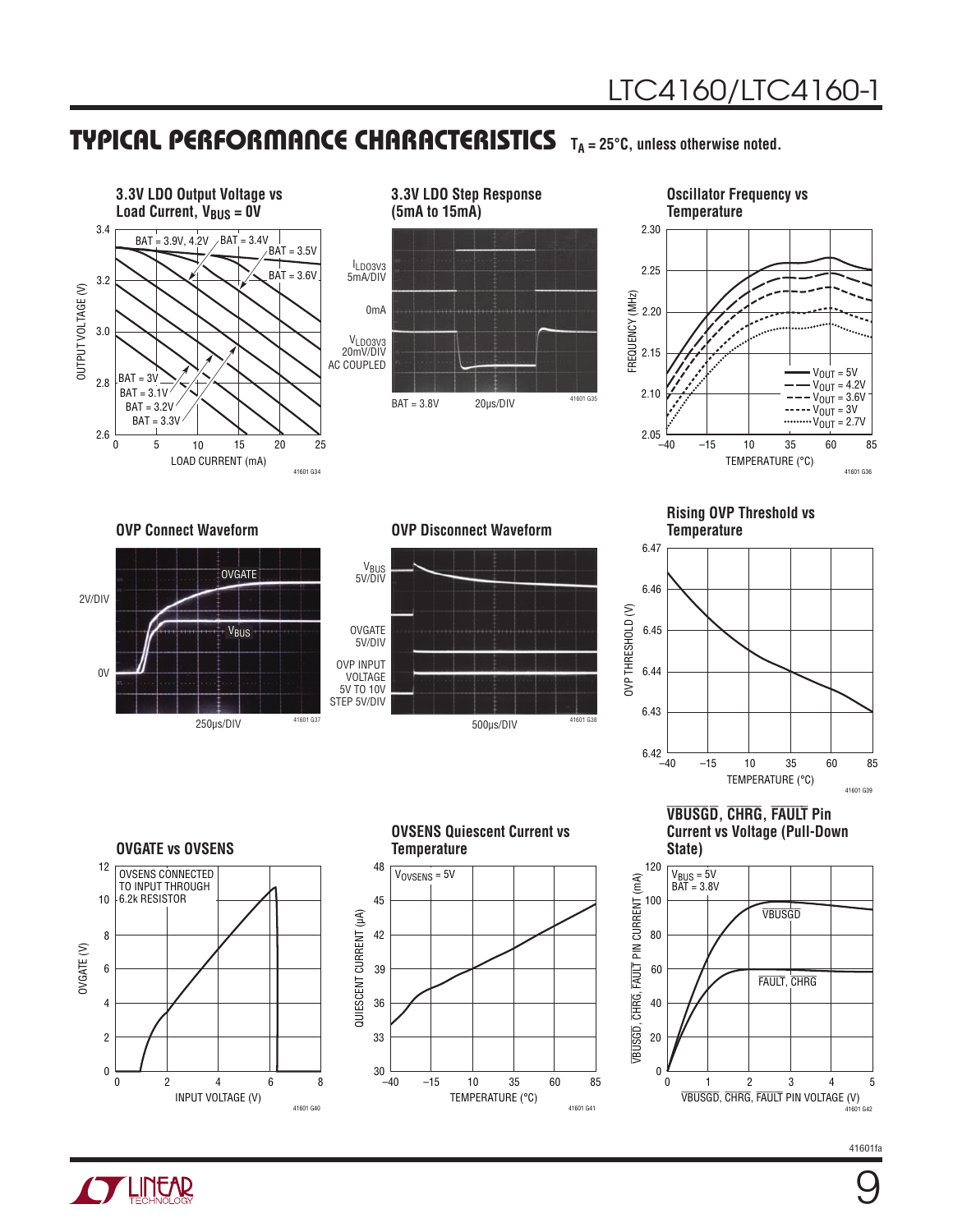### PIN FUNCTIONS

**OVGATE (Pin 1):** Overvoltage Protection Gate Output. Connect OVGATE to the gate pin of an external N-channel MOSFET. The source of the transistor should be connected to  $V_{BUS}$  and the drain should be connected to the product's DC input connector. In the absence of an overvoltage condition, this pin is connected to an internal charge pump capable of creating sufficient overdrive to fully enhance the MOSFET. If an overvoltage condition is detected, OV-GATE is brought rapidly to GND to prevent damage to the LTC4160/LTC4160-1. OVGATE works in conjunction with OVSENS to provide this protection.

**OVSENS (Pin 2):** Overvoltage Protection Sense Input. OVSENS should be connected through a 6.2k resistor to the input power connector and the drain of an external N-channel MOSFET. When the voltage on this pin exceeds  $V_{\text{ONCLITOFF}}$  the OVGATE pin will be pulled to GND to disable the MOSFET and protect the LTC4160/LTC4160-1. The OVSENS pin shunts current during an overvoltage transient in order to keep the pin voltage at 6V.

**VBUSGD (Pin 3):** Logic Output. This is an open-drain output which indicates that  $V_{BUS}$  is above  $V_{UVLO}$  and  $V_{\text{DIVI}}$   $_0$ . VBUSGD requires a pull-up resistor and/or LED to provide indication.

**FAULT (Pin 4):** Logic Output. This in an open-drain output which indicates a bad battery fault when the charger is enabled or a short circuit condition on  $V_{\text{BUS}}$  when the bidirectional PowerPath switching regulator is in step-up mode (On-The-Go). FAULT requires a pull-up resistor and/or LED to provide indication.

**ID (Pin 5):** Logic Input. This pin independently enables the bidirectional switching regulator to step-up the voltage on  $V_{\text{OUT}}$  and provide a 5V output on the  $V_{\text{BUS}}$  pin for USB On-The-Go applications. If the host does not power down  $V_{BUS}$  then connect this pin directly to the ID pin of a USB micro-AB receptacle. Active low. Has an internal 2.5µA pull-up current source.

**ENOTG (Pin 6):** Logic Input. This pin independently enables the bidirectional switching regulator to step-up the voltage on  $V_{\text{OUT}}$  and provide a 5V output on the  $V_{\text{BUS}}$  pin for USB On-The-Go applications. Active high. Has an internal 1.8µA pull-down current source.

**ENCHARGER (Pin 7):** Logic Input. This pin enables the battery charger. Active low. Has an internal 1.8µA pulldown current source.

**PROG (Pin 8):** Charge Current Program and Charge Current Monitor Pin. Connecting a 1% resistor from PROG to ground, programs the charge current. If sufficient input power is available in constant-current mode, this pin servos to 1V. The voltage on this pin always represents the actual charge current by using the following formula:

$$
I_{BAT} = \frac{V_{PROG}}{R_{PROG}} \cdot 1030
$$

**CHRG (Pin 9):** Logic Output. This is an open-drain output that indicates whether the battery is charging or not charging. CHRG requires a pull-up resistor and/or LED to provide indication.

**IDGATE (Pin 10):** Ideal Diode Amplifier Output. This pin controls the gate of an optional external P-channel MOSFET used as an ideal diode between  $V_{\text{OUT}}$  and BAT. The external ideal diode operates in parallel with the internal ideal diode. The source of the P-channel MOSFET should be connected to  $V_{\text{OUT}}$  and the drain should be connected to BAT. If the external ideal diode MOSFET is not used, IDGATE should be left floating.

**BAT (Pin 11):** Single Cell Li-Ion Battery Pin. Depending on available  $V_{\rm BUS}$  power, a Li-Ion battery on BAT will either deliver power to  $V_{\text{OUT}}$  through the ideal diode or be charged from  $V_{\text{OUT}}$  via the battery charger.

**V<sub>OUT</sub> (Pin 12):** Output Voltage of the Bidirectional Power-Path Switching Regulator in Step-Down Mode and Input Voltage of the Battery Charger. The majority of the portable product should be powered from  $V_{\text{OUT}}$ . The LTC4160/ LTC4160-1 will partition the available power between the external load on  $V_{\text{OUT}}$  and the internal battery charger. Priority is given to the external load and any extra power is used to charge the battery. An ideal diode from BAT to  $V_{\text{OUT}}$  ensures that  $V_{\text{OUT}}$  is powered even if the load exceeds the allotted power from  $V_{BUS}$  or if the  $V_{BUS}$  power source is removed. In On-The-Go mode, this pin delivers power to V<sub>BUS</sub> via the SW pin. V<sub>OUT</sub> should be bypassed with a low impedance multilayer ceramic capacitor.

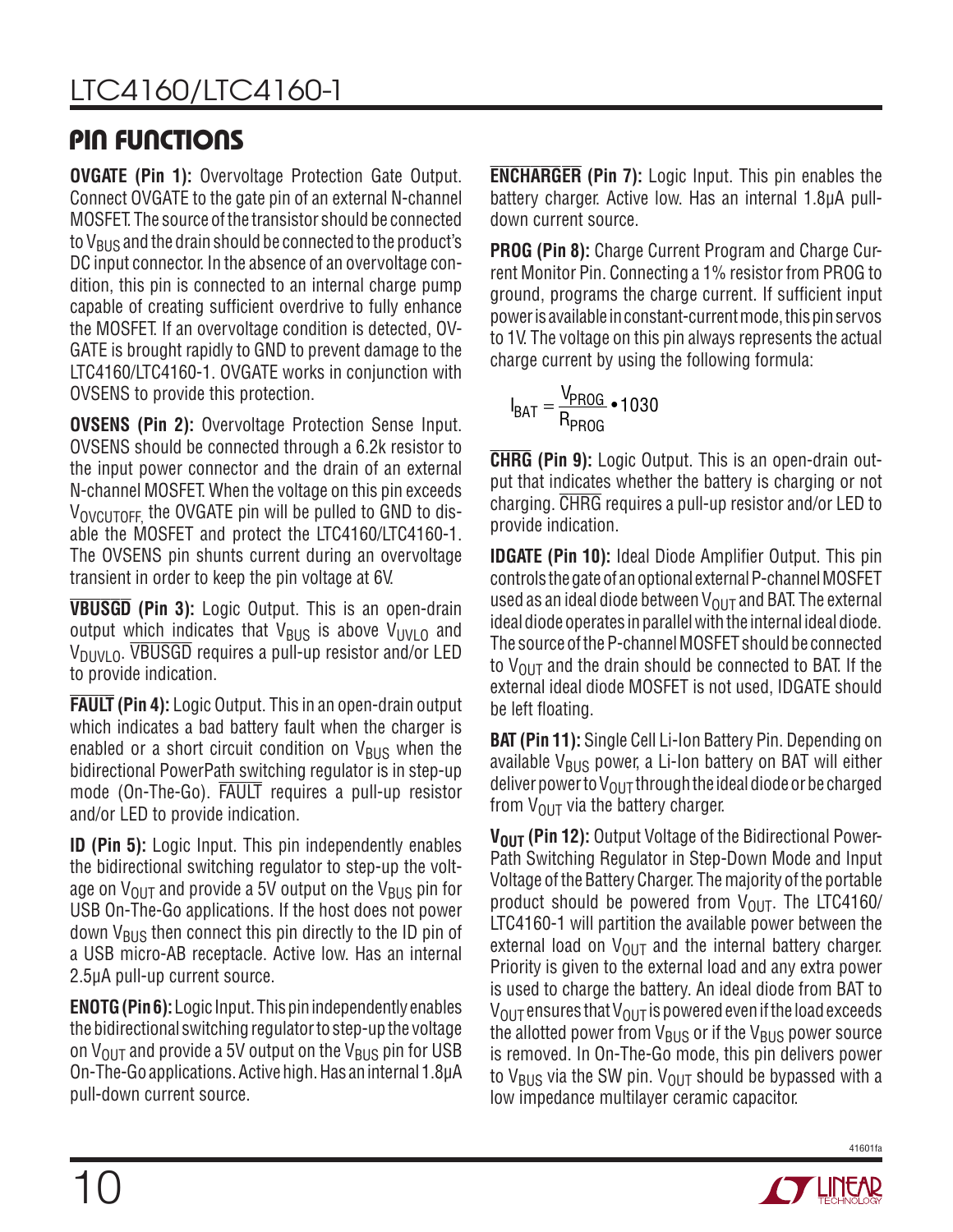### PIN FUNCTIONS

**V<sub>BUS</sub> (Pin 13):** Power Pin. This pin delivers power to V<sub>OUT</sub> via the SW pin by drawing controlled current from a DC source such as a USB port or DC output wall adapter. In On-The-Go mode this pin provides power to external loads. Bypass  $V_{BUS}$  with a low impedance multilayer ceramic capacitor.

**SW (Pin 14):** The SW pin transfers power between V<sub>BUS</sub> to  $V_{\text{OUT}}$  via the bidirectional switching regulator. See the Applications Information section for a discussion of inductance value and current rating.

 $I<sub>LIM0</sub>, I<sub>LIM1</sub>$  (Pins 15, 16):  $I<sub>LIM0</sub>$  and  $I<sub>LIM1</sub>$  control the V<sub>BUS</sub> input current limit of the bidirectional PowerPath switching regulator in step-down mode. See Table 1. Each has an internal 1.8µA pull-down current source.

**CLPROG (Pin 17):** USB Current Limit Program and Monitor Pin. A 1% resistor from CLPROG to ground determines the upper limit of the current drawn or sourced from the  $V_{\text{BUS}}$  pin. A precise fraction,  $h_{\text{CI-PROG}}$ , of the  $V_{\text{BUS}}$  current is sent to the CLPROG pin when the PMOS switch of the bidirectional PowerPath switching regulator is on. The switching regulator delivers power until the CLPROG pin reaches 1.18V in step-down mode and 1.15V in step-up mode. When the switching regulator is in step-down mode, CLPROG is used to regulate the average input current. Several  $V_{BUS}$  current limit settings are available via user input which will typically correspond to the 500mA and 100mA USB specifications. When the switching regulator is in step-up mode (USB On-The-Go), CLPROG is used to limit the average output current to 680mA. A multilayer ceramic averaging capacitor or R-C network is required at CLPROG for filtering.

**LDO3V3 (Pin 18):** 3.3V LDO Output Pin. This pin provides a regulated always-on 3.3V supply voltage. LDO3V3 gets its power from  $V_{\text{OUT}}$ . It may be used for light loads such as a watch dog microprocessor or real time clock. A 1µF capacitor is required from LDO3V3 to ground. If the LDO3V3 output is not used it should be disabled by connecting it to  $V_{\text{OUT}}$ .

**NTCBIAS (Pin 19):** NTC Thermistor Bias Output. If NTC operation is desired, connect a bias resistor between NTCBIAS and NTC, and an NTC thermistor between NTC and GND. To disable NTC operation, connect NTC to GND and leave NTCBIAS open.

**NTC (Pin 20):** Input to the Thermistor Monitoring Circuits. The NTC pin connects to a negative temperature coefficient thermistor, which is typically co-packaged with the battery, to determine if the battery is too hot or too cold to charge. If the battery's temperature is out of range, charging is paused until it re-enters the valid range. A low drift bias resistor is required from NTCBIAS to NTC and a thermistor is required from NTC to ground. To disable NTC operation, connect NTC to GND and leave NTCBIAS open.

**GND (Exposed Pad Pin 21):** Ground. The Exposed Pad should be connected to a continuous ground plane on the second layer of the printed circuit board by several vias directly under the LTC4160/LTC4160-1.

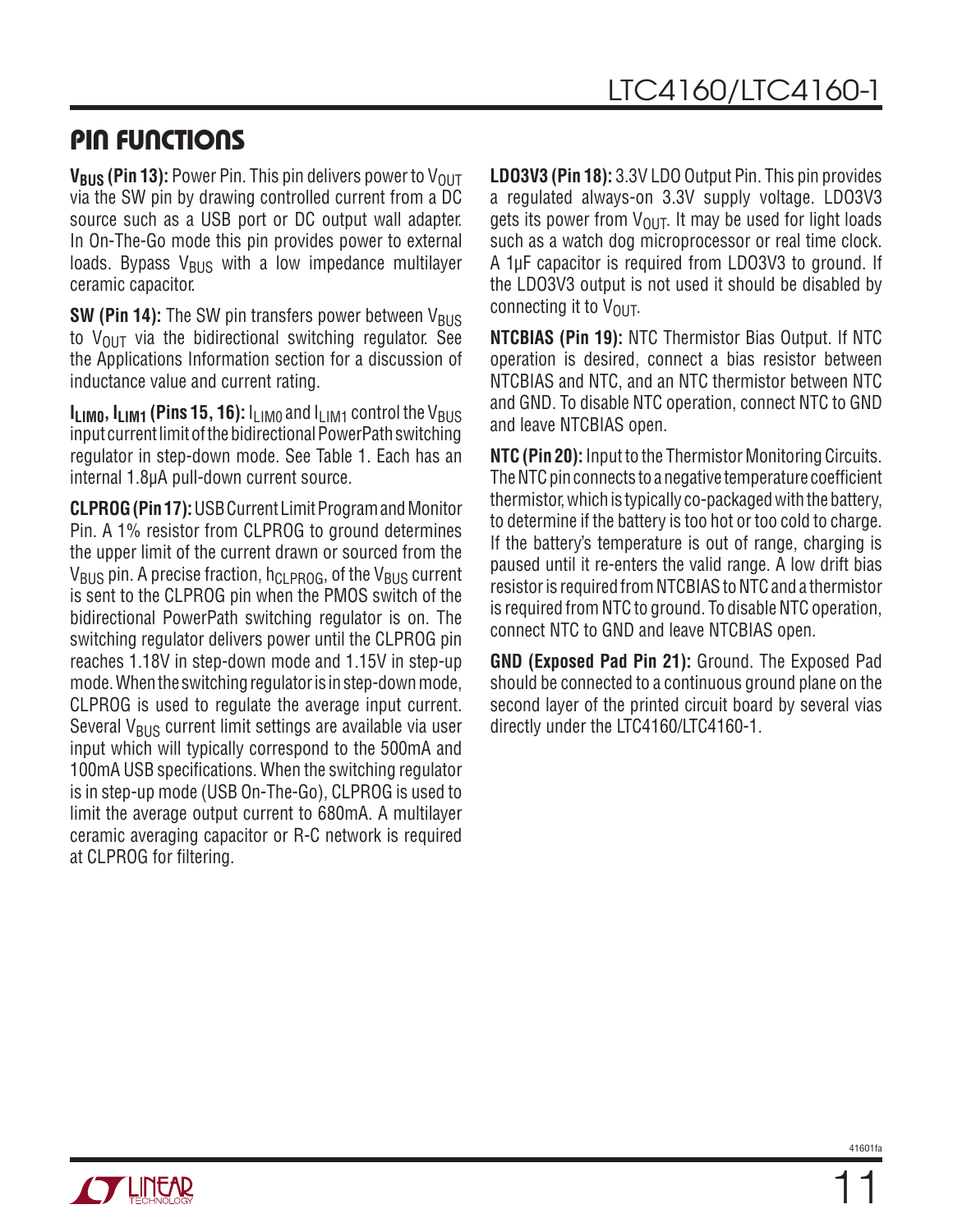### BLOCK DIAGRAM





12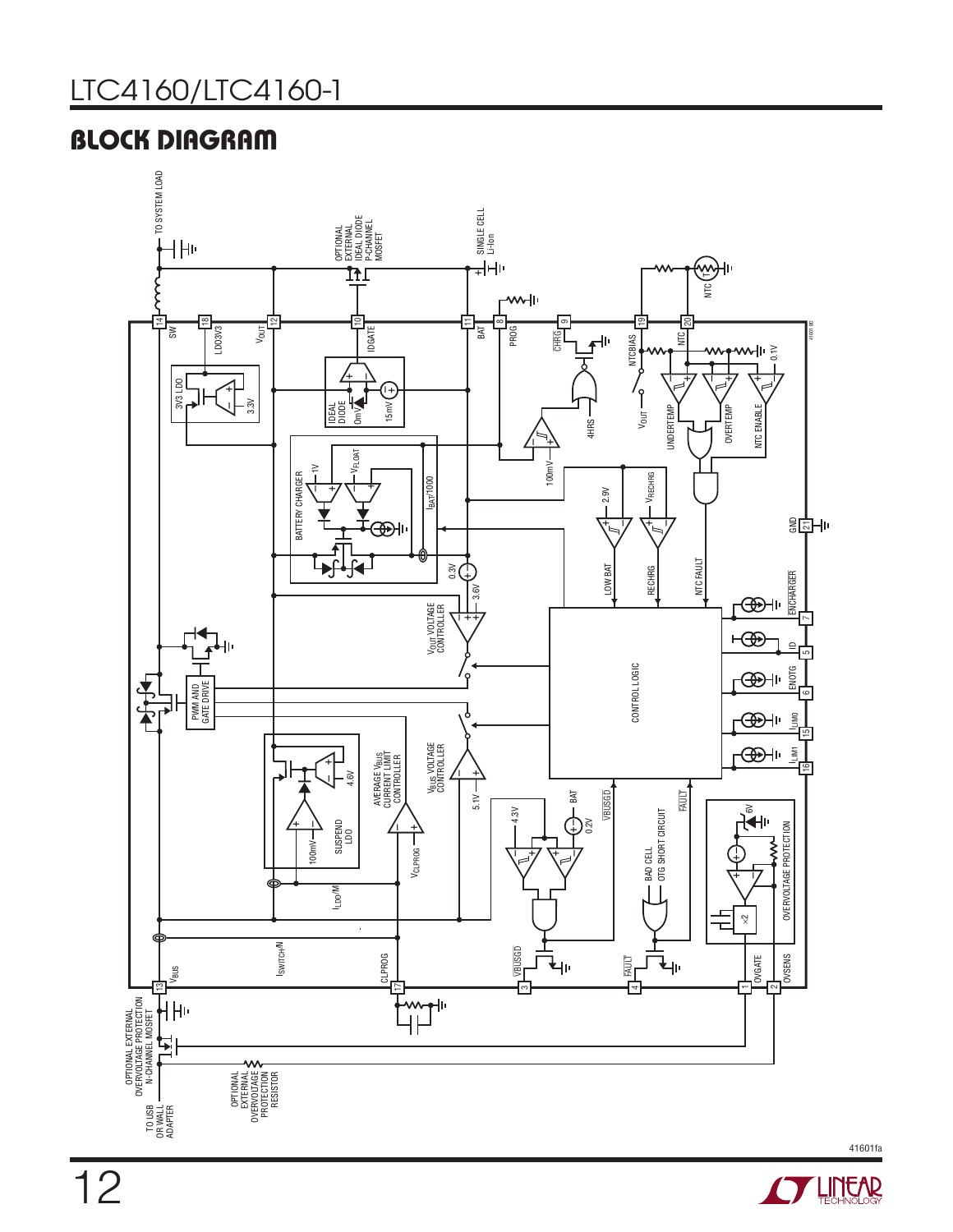#### **Introduction**

The LTC4160/LTC4160-1 are high efficiency bidirectional switching power managers and Li-Ion/Polymer battery chargers designed to make optimal use of the power available while minimizing power dissipation and easing thermal budgeting constraints. The innovative PowerPath architecture ensures that the end product application is powered immediately after external voltage is applied, even with a completely dead battery, by prioritizing power to the end product.

When acting as a step-down converter, the LTC4160/ LTC4160-1's bidirectional switching regulator takes power from USB, wall adapters, or other 5V sources and provides power to the end product application and efficiently charges the battery using Bat-Track. Because power is conserved, the LTC4160/LTC4160-1 allow the load current on  $V_{OUT}$  to exceed the current drawn by the USB port, making maximum use of the allowable USB power for battery charging. For USB compatibility, the switching regulator includes a precision average input current limit. The bidirectional switching regulator and battery charger communicate to ensure that the average input current never exceeds the USB specifications.

In addition, the bidirectional switching regulator can also operate as a 5V synchronous step-up converter, taking power from  $V_{OIII}$  and delivering up to 500mA to  $V_{BUS}$ without the need for any additional external components. This enables systems with USB dual-role transceivers to function as USB On-The-Go dual-role devices. True output disconnect and average output current limit features are included for short circuit protection.

The LTC4160/LTC4160-1 contain both an internal 180m $\Omega$ ideal diode as well as an ideal diode controller for use with an external P-channel MOSFET. The ideal diodes from BAT to  $V_{OIIT}$  guarantee that ample power is always available to  $V_{\text{OUT}}$  even if there is insufficient or absent power at V<sub>BUS</sub>.

An always-on LDO provides a regulated 3.3V from available power at  $V_{OUT}$ . Drawing very little quiescent current, this LDO will be on at all times and can be used to supply up to 20mA.

The LTC4160/LTC4160-1 also feature an overvoltage protection circuit which is designed to work with an external N-channel MOSFET to prevent damage to their inputs caused by accidental application of high voltage.

Finally, to prevent battery drain when a device is connected to a suspended USB port, an LDO from  $V_{\text{BUS}}$  to  $V_{\text{OUT}}$  provides low power USB suspend current to the end product application.

#### **Bidirectional PowerPath Switching Regulator – Step-Down Mode**

The power delivered from  $V_{\text{RIS}}$  to  $V_{\text{OUT}}$  is controlled by a 2.25MHz constant frequency bidirectional switching regulator in step-down mode.  $V_{\text{OUT}}$  drives the combination of the external load and the battery charger. To meet the maximum USB load specification, the switching regulator contains a measurement and control system that ensures that the average input current remains below the level programmed at CLPROG.

If the combined load does not cause the switching regulator to reach the programmed input current limit,  $V_{OUT}$ will track approximately 0.3V above the battery voltage. By keeping the voltage across the battery charger at this low level, power lost to the battery charger is minimized. Figure 1 shows the power flow in step-down mode.

If the combined external load plus battery charge current is large enough to cause the switching regulator to reach the programmed input current limit, the battery charger will reduce its charge current by precisely the amount necessary to enable the external load to be satisfied. Even if the battery charge current is programmed to exceed the allowable USB current, the USB specification for average input current will not be violated; the battery charger will reduce its current as needed. Furthermore, if the load current at  $V_{OIII}$  exceeds the programmed power from  $V_{BUS}$ , load current will be drawn from the battery via the ideal diode(s) even when the battery charger is enabled.

The current out of CLPROG is a precise fraction of the  $V_{BUS}$ current. When a programming resistor and an averaging capacitor are connected from CLPROG to GND, the voltage on CLPROG represents the average input current of the switching regulator. As the input current approaches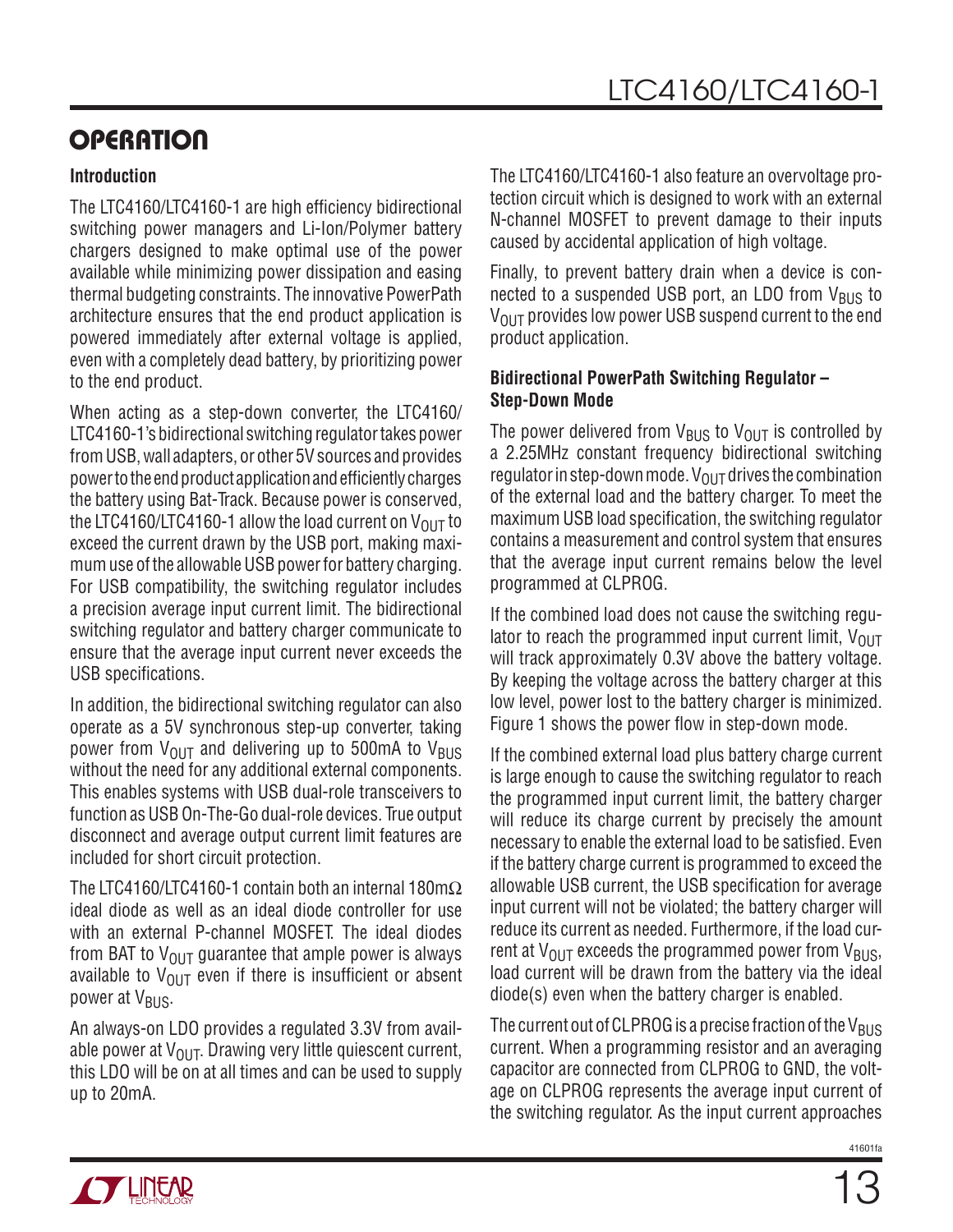the programmed limit, CLPROG reaches 1.18V and power delivered by the switching regulator is held constant.

The input current limit is programmed by the  $I_{LIM0}$  and  $I<sub>LIM1</sub>$  pins. The input current limit has four possible settings ranging from the USB suspend limit of 500μA up to 1A for wall adapter applications. Two of these settings are specifically intended for use in the 100mA and 500mA USB application. Refer to Table 1 for current limit settings using  $I_{\text{LIMO}}$  and  $I_{\text{LIM1}}$ .

Table 1. USB Current Limit Settings Using I<sub>LIM0</sub> and I<sub>LIM1</sub>

| <b>LIM1</b> | <sup>I</sup> LIMO | USB SETTING                         |
|-------------|-------------------|-------------------------------------|
|             |                   | 1x Mode (USB 100mA Limit)           |
|             |                   | 10x Mode (Wall 1A Limit)            |
|             |                   | Low Power Suspend (USB 500µA Limit) |
|             |                   | 5x Mode (USB 500mA Limit)           |

When the switching regulator is activated, the average input current will be limited by the CLPROG programming resistor according to the following expression:

$$
I_{VBUS} = I_{VBUSQ} + \frac{V_{CLPROG}}{R_{CLPROG}} \cdot (h_{CLPROG} + 1)
$$

where  $I_{VBUSQ}$  is the quiescent current of the LTC4160/ LTC4160-1,  $V_{CI\ PROG}$  is the CLPROG servo voltage in current limit,  $R_{CI\,PROG}$  is the value of the programming resistor and  $h_{CLPROG}$  is the ratio of the measured current at  $V_{BUS}$  to the sample current delivered to CLPROG. Refer to the Electrical Characteristics table for values of h<sub>CLPROG</sub>, V<sub>CLPROG</sub> and I<sub>VBUSQ</sub>. Given worst-case circuit tolerances, the USB specification for the average input current in 100mA or 500mA mode will not be violated, provided that  $R_{CI\ PROG}$  is 3.01k or greater.

While not in current limit, the switching regulator's Bat-Track feature will set  $V_{OUT}$  to approximately 300mV above the voltage at BAT. However, if the voltage at BAT is below 3.3V, and the load requirement does not cause the switching regulator to exceed its current limit,  $V_{\text{OUT}}$ will regulate at a fixed 3.6V, as shown in Figure 2. This instant-on operation will allow a portable product to run immediately when power is applied without waiting for the battery to charge. If the load does exceed the current limit at  $V_{BUS}$ ,  $V_{OUT}$  will range between the no-load voltage and slightly below the battery voltage, indicated by the shaded region of Figure 2.



**Figure 1. Power Path Block Diagram – Power Available from USB/Wall Adapter**



41601f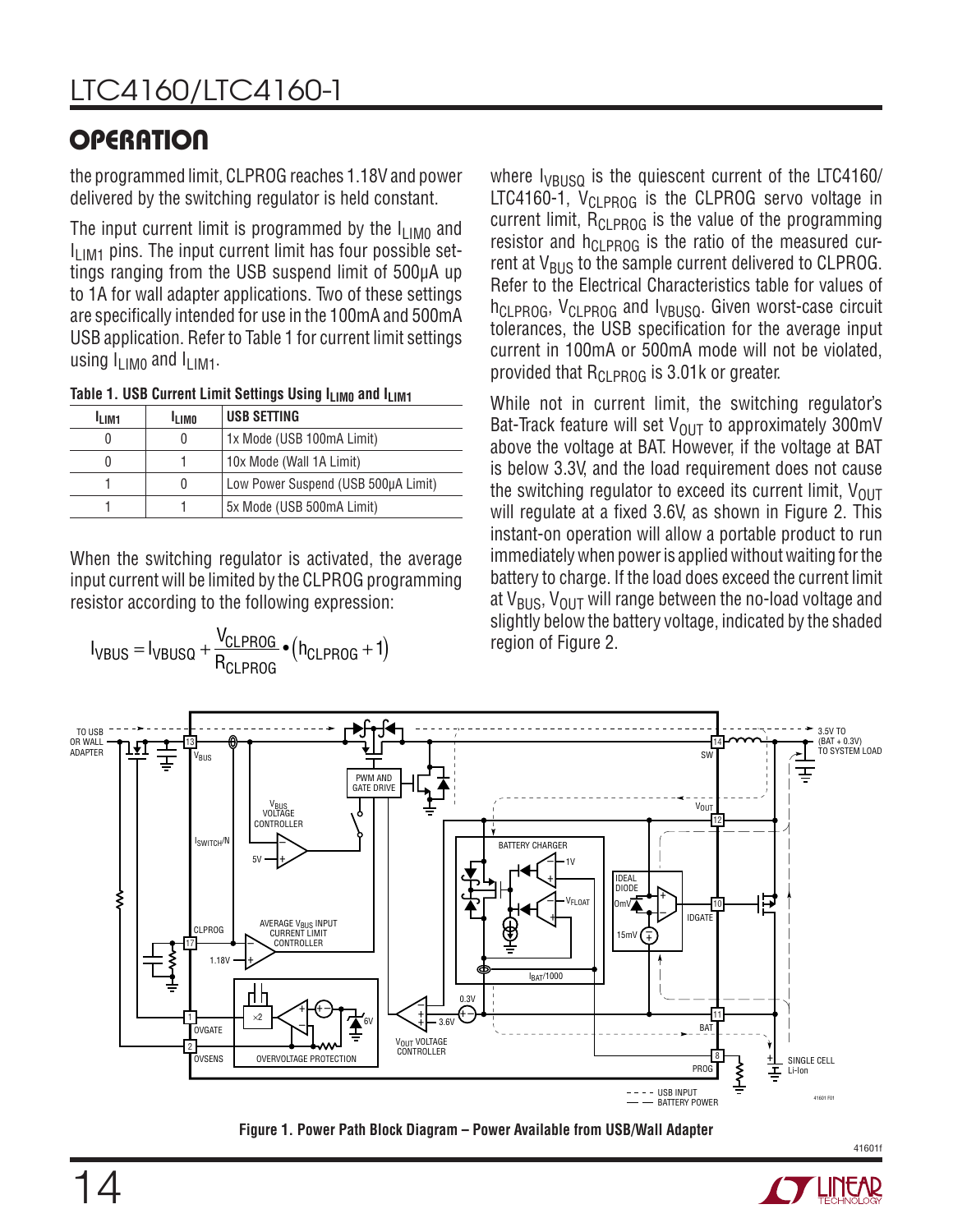For very low-battery voltages, the battery charger acts like a load and, due to limited input power, its current will tend to pull  $V_{\text{OUT}}$  below the 3.6V instant-on voltage. To prevent  $V_{\text{OUT}}$  from falling below this level, an undervoltage circuit automatically detects that  $V_{\text{OUT}}$  is falling and reduces the battery charge current as needed. This reduction ensures that load current and voltage are always prioritized while allowing as much battery charge current as possible. See Over Programming the Battery Charger in the Applications Information section.

The voltage regulation loop compensation is controlled by the capacitance on  $V_{\text{OUT}}$ . A multilayer ceramic capacitor of 10µF is required for loop stability. Additional capacitance beyond this value will improve transient response.

An internal undervoltage lockout circuit monitors  $V_{BUS}$  and keeps the switching regulator off until  $V_{BUS}$  rises above 4.30V and is about 200mV above the battery voltage. When both conditions are met, VBUSGD goes low and the switching regulator turns on. Hysteresis on the UVLO forces VBUSGD high and turns off the switching regulator if  $V_{BUS}$  falls below 4.00V or to within 50mV of the battery voltage. When this happens, system power at  $V_{OUT}$  will be drawn from the battery via the ideal diode(s).



**Figure 2. V<sub>OUT</sub> vs BAT** 

#### **Bidirectional PowerPath Switching Regulator – Step-Up Mode**

For USB On-The-Go applications, the bidirectional PowerPath switching regulator acts as a step-up converter to deliver power from  $V_{\text{OUT}}$  to  $V_{\text{BUS}}$ . The power from  $V_{\text{OUT}}$  comes from the battery via the ideal diode(s). As a step-up converter, the bidirectional switching regulator produces  $5V$  on  $V_{BUS}$  and is capable of delivering at least 500mA. USB On-The-Go can be enabled by either of the external control pins, ENOTG or ID. Figure 3 shows the power flow in step-up mode.

An undervoltage lockout circuit monitors  $V_{\Omega I|T}$  and prevents step-up conversion until  $V_{OUT}$  rises above 2.8V. To prevent backdriving of  $V_{BUS}$  when input power is available, the  $V_{BUS}$ undervoltage lockout circuit prevents step-up conversion if  $V_{\rm BUS}$  is already greater than 4.3V at the time step-up mode is enabled. The switching regulator is also designed to allow true output disconnect by eliminating body diode conduction of the internal PMOS switch. This allows  $V_{\text{BUS}}$ to go to zero volts during a short-circuit condition or while shutdown, drawing zero current from  $V_{\text{OUT}}$ .

The voltage regulation loop is compensated by the capacitance on  $V_{BUS}$ . A 4.7µF multilayer ceramic capacitor is required for loop stability. Additional capacitance beyond this value will improve transient response. The  $V_{\rm BUS}$  voltage has approximately 3% load regulation up to an output current of 500mA. At light loads, the switching regulator goes into Burst Mode® operation. The regulator will deliver power to  $V_{BUS}$  until it reaches 5.1V after which the NMOS and PMOS switches shut off. The regulator delivers power again to  $V_{\text{BUS}}$  once it falls below 5.1V.

The switching regulator features both peak inductor and average output current limit. The peak current-mode architecture limits peak inductor current on a cycle-bycycle basis. The peak current limit is equal to  $V_{\rm BUS}/2\Omega$  to a maximum of 1.8A so that in the event of a sudden short circuit, the current limit will fold back to a lower value. In step-up mode, the voltage on CLPROG represents the average output current of the switching regulator when a programming resistor and an averaging capacitor are connected from CLPROG to GND. With a 3.01k resistor on CLPROG, the bidirectional switching regulator has an output current limit of 680mA. As the output current approaches this limit, CLPROG servos to 1.15V and  $V_{BUS}$  falls rapidly to  $V_{\text{OUT}}$ . When  $V_{\text{RUS}}$  is close to  $V_{\text{OUT}}$  there may not be sufficient negative slope on the inductor current when the PMOS switch is on to balance the rise in the inductor

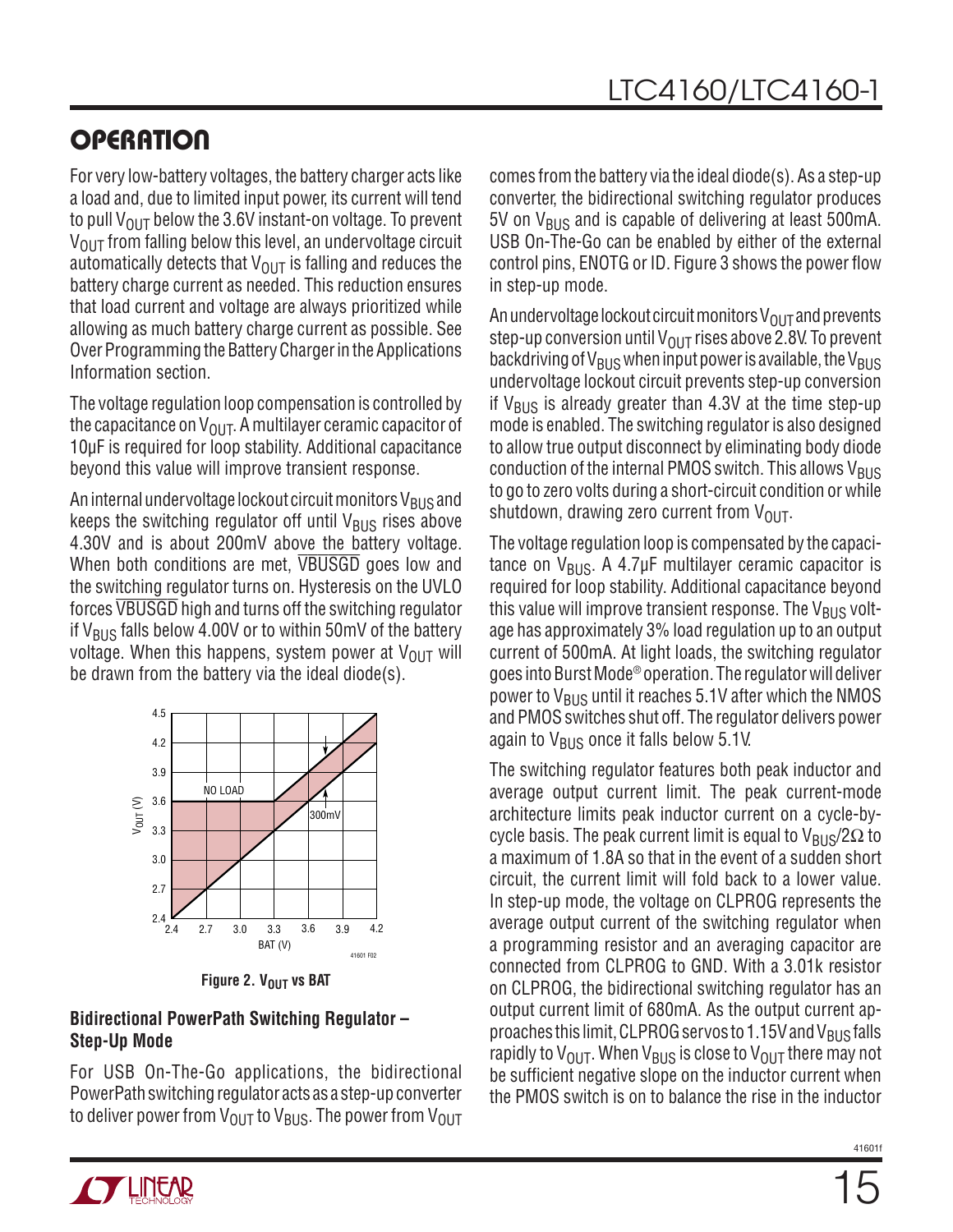### LTC4160/LTC4160-1

### **OPERATION**



**Figure 3. PowerPath Block Diagram – USB On-The-Go**

current when the NMOS switch is on. This will cause the inductor current to run away and the voltage on CLPROG to rise. When CLPROG reaches 1.2V the switching of the synchronous PMOS is terminated and  $V_{OUT}$  is applied statically to its gate. This ensures that the inductor current will have sufficient negative slope during the time current is flowing out of the  $V_{BUS}$  pin. The PMOS will resume switching when CLPROG drops down to 1.15V.

The PMOS switch is enabled when  $V_{\text{BUS}}$  rises above  $V_{\text{OUT}}$  + 180mV and is disabled when it falls below  $V_{\text{OUT}}$  + 70mV to prevent the inductor current from running away when not in current limit. If the PMOS switch is disabled for more than 7.2ms then the switcher will shut off, the FAULT pin will go low and a short circuit fault will be declared. To re-enable step-up mode, the ENOTG pin, with ID high, must be cycled low and then high or the ID pin, with ENOTG grounded, must be cycled high and then low.

#### **Ideal Diode(s) from BAT to VOUT**

The LTC4160/LTC4160-1 each have an internal ideal diode as well as a controller for an external ideal diode. Both the internal and the external ideal diodes are always on and will respond quickly whenever  $V_{\text{OUT}}$  drops below BAT.

If the load current increases beyond the power allowed from the bidirectional switching regulator, additional power will be pulled from the battery via the ideal diode(s). Furthermore, if power to  $V_{\text{BUS}}$  (USB or wall adapter) is removed, then all of the application power will be provided by the battery via the ideal diode(s). The ideal diode(s) will prevent  $V_{\text{OUT}}$  from drooping with only the storage capacitance required for the bidirectional switching regulator. The internal ideal diode consists of a precision amplifier that activates a large on-chip P-channel MOSFET whenever



**Figure 4. Ideal Diode V-I Characteristics**

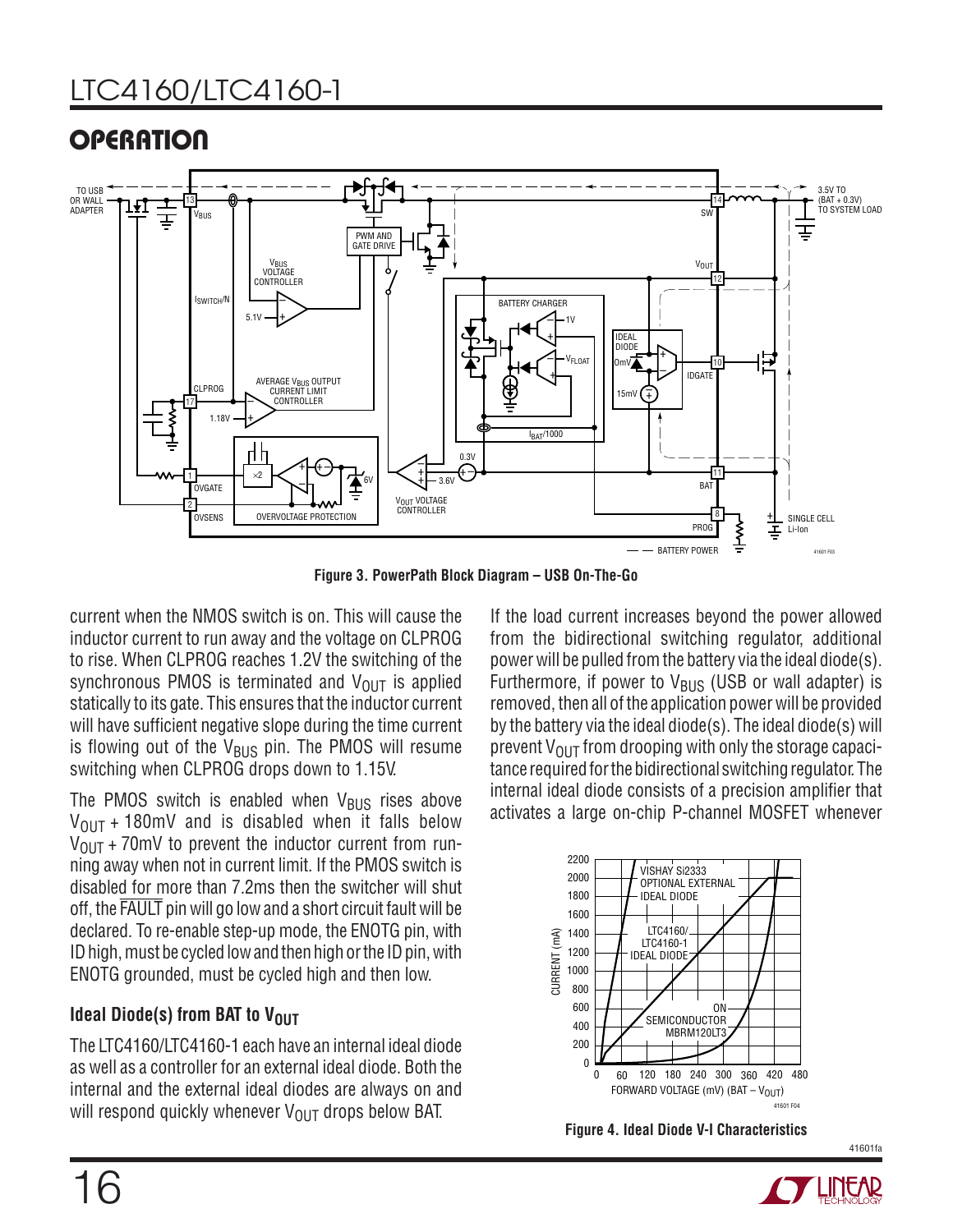the voltage at  $V_{\text{OUT}}$  is approximately 15mV (V<sub>FWD</sub>) below the voltage at BAT. Within the amplifier's linear range, the small-signal resistance of the ideal diode will be quite low, keeping the forward drop near 15mV. At higher current levels, the MOSFET will be in full conduction.

To supplement the internal ideal diode, an external Pchannel MOSFET may be added from BAT to  $V_{OUT}$ . The IDGATE pin of the LTC4160/LTC4160-1 drives the gate of the external P-channel MOSFET for automatic ideal diode control. The source of the external P-channel MOSFET should be connected to  $V_{\text{OUT}}$  and the drain should be connected to BAT. Capable of driving a 1nF load, the IDGATE pin can control an external P-channel MOSFET having an on-resistance of 30mΩ or lower.

#### **Suspend LDO**

If the LTC4160/LTC4160-1 is configured for USB suspend mode, the bidirectional switching regulator is disabled and the suspend LDO provides power to the  $V_{\text{OUT}}$  pin (presuming there is power available at  $V_{BUS}$ ). This LDO will prevent the battery from running down when the portable product has access to a suspended USB port. Regulating at 4.6V, this LDO only becomes active when the bidirectional switching regulator is disabled (suspended). The suspend LDO sends a scaled copy of the  $V_{\rm BUS}$  current to the CLPROG pin, which will servo to approximately 100mV in this mode. In accordance with the USB specification, the input to the LDO is current limited so that it will not exceed the low power suspend specification. If the load on  $V_{\text{OUT}}$ exceeds the suspend current limit, the additional current will come from the battery via the ideal diode(s).

#### **3.3V Always-On LDO Supply**

The LTC4160/LTC4160-1 include a low quiescent current low dropout regulator that is always powered. This LDO can be used to provide power to a system pushbutton controller, standby microcontroller or real time clock. Designed to deliver up to 20mA, the always-on LDO requires at least a 1μF multilayer ceramic bypass capacitor for compensation. The LDO is powered from  $V_{\text{OUT}}$ , and therefore will enter dropout at loads less than 20mA as  $V_{\text{OUT}}$  falls near 3.3V. If the LDO3V3 output is not used, it should be disabled by connecting it to  $V_{\text{OUT}}$ .

#### **Battery Charger**

The LTC4160/LTC4160-1 include a constant-current/constant-voltage battery charger with automatic recharge, automatic termination by safety timer, low voltage trickle charging, bad cell detection, and thermistor sensor input for out-of-temperature charge pausing. The charger can be disabled using the ENCHARGER pin.

#### **Battery Preconditioning**

When a battery charge cycle begins, the battery charger first determines if the battery is deeply discharged. If the battery voltage is below  $V_{\text{TRK1}}$ , typically 2.85V, an automatic trickle charge feature sets the battery charge current to 10% of the programmed value. If the low voltage persists for more than a 1/2 hour, the battery charger automatically terminates and indicates via the CHRG and FAULT pins that the battery was unresponsive.

Once the battery voltage is above 2.85V, the charger begins charging in full power constant-current mode. The current delivered to the battery will try to reach  $1030/R_{PROG}$ . Depending on available input power and external load conditions, the battery charger may or may not be able to charge at the full programmed rate. The external load will always be prioritized over the battery charge current. Likewise, the USB current limit programming will always be observed and only additional power will be available to charge the battery. When system loads are light, battery charge current will be maximized.

#### **Charge Termination**

The battery charger has a built-in safety timer. When the voltage on the battery reaches the pre-programmed float voltage, the battery charger will regulate the battery voltage and the charge current will decrease naturally. Once the battery charger detects that the battery has reached the float voltage, the four hour safety timer is started. After the safety timer expires, charging of the battery will discontinue and no more current will be delivered.

#### **Automatic Recharge**

41601fa After the battery charger terminates, it will remain off drawing only microamperes of current from the battery. If the portable product remains in this state long enough,

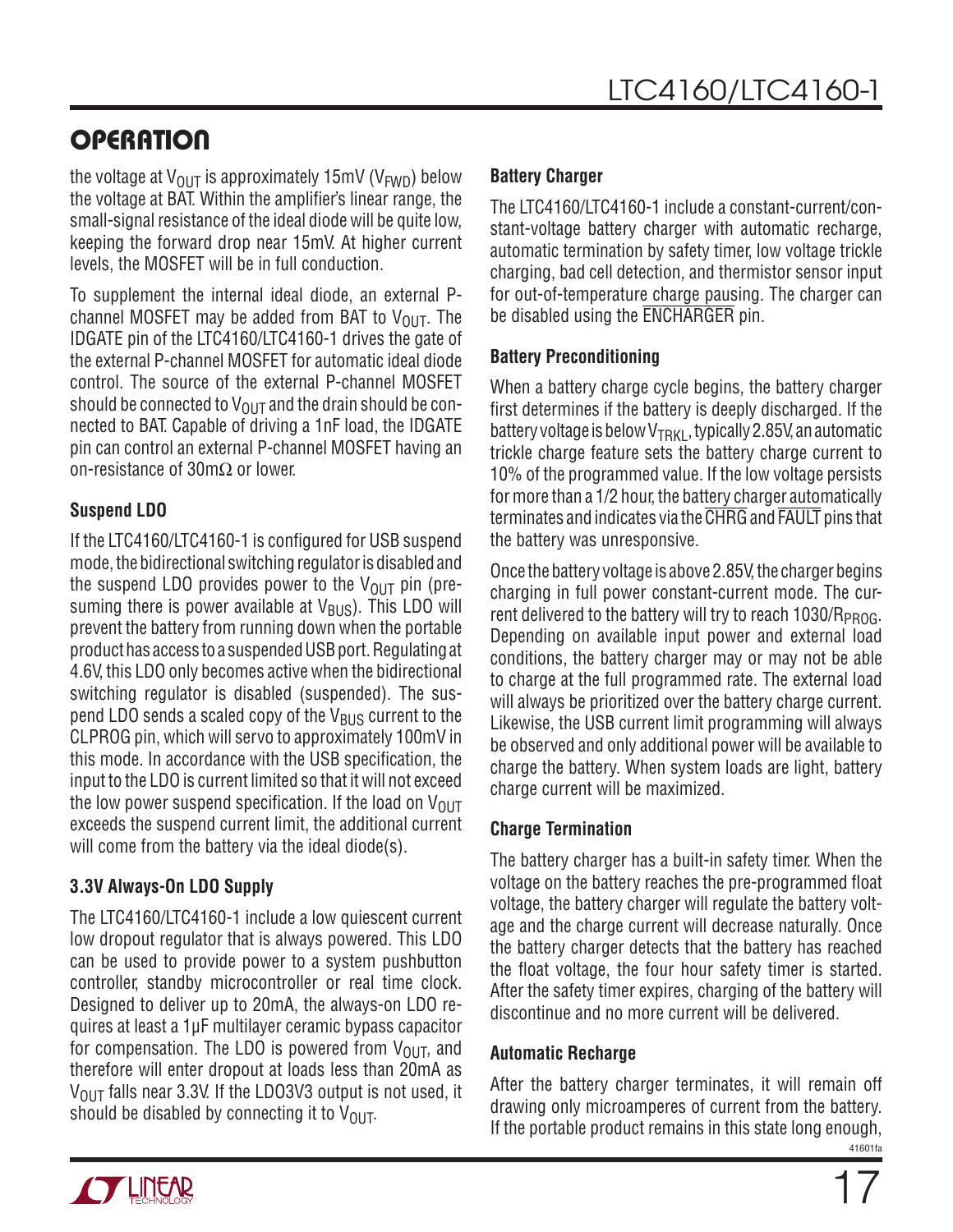the battery will eventually self discharge. To ensure that the battery is always topped off, a charge cycle will automatically begin when the battery voltage falls below the recharge threshold which is typically 100mV less than the charger's float voltage. In the event that the safety timer is running when the battery voltage falls below the recharge threshold, it will reset back to zero. To prevent brief excursions below the recharge threshold from resetting the safety timer, the battery voltage must be below the recharge threshold for more than 1ms. The charge cycle and safety timer will also restart if the  $V_{\rm BUS}$  UVLO cycles low and then high (e.g.,  $V_{BUS}$  is removed and then replaced), or if the battery charger is cycled on and off by the ENCHARGER pin.

#### **Charge Current**

The charge current is programmed using a single resistor from PROG to ground. 1/1030th of the battery charge current is sent to PROG, which will attempt to servo to 1.000V. Thus, the battery charge current will try to reach 1030 times the current in the PROG pin. The program resistor and the charge current are calculated using the following equation:

$$
I_{CHG} = \frac{V_{PROG}}{R_{PROG}} \cdot 1030
$$

In either the constant-current or constant-voltage charging modes, the voltage at the PROG pin will be proportional to the actual charge current delivered to the battery. Therefore, the actual charge current can be determined at any time by monitoring the PROG pin voltage and using the following equation:

$$
I_{BAT} = \frac{V_{PROG}}{R_{PROG}} \cdot 1030
$$

In many cases, the actual battery charge current,  $I_{BAT}$ , will be lower than I<sub>CHG</sub> due to limited input power available and prioritization with the system load drawn from  $V_{\text{OUT}}$ .

The Battery Charger Flow Chart on the next page illustrates the battery charger's algorithm.

#### **Charge Status Indication**

The CHRG and FAULT pins can be used to indicate the status of the battery charger. Two possible states are represented by CHRG: charging and not charging. An open-drain output, the CHRG pin can drive an indicator LED through a current limiting resistor for human interfacing or simply a pull-up resistor for microprocessor interfacing.

When charging begins, CHRG is pulled low and remains low for the duration of a normal charge cycle. When charging is complete, i.e., the BAT pin reaches the float and the charge current has dropped to one tenth of the programmed value, the CHRG pin goes high. The CHRG pin does not respond to the C/10 threshold if the LTC4160/LTC4160-1 is in  $V_{BUS}$  input current limit. This prevents false end-ofcharge indications due to insufficient power available to the battery charger.

Table 2 illustrates the possible states of the CHRG and FAULT pins when the battery charger is active.

|  |  |  | Table 2. Charge Status Readings Using the CHRG and FAULT Pins |  |  |  |  |  |  |
|--|--|--|---------------------------------------------------------------|--|--|--|--|--|--|
|--|--|--|---------------------------------------------------------------|--|--|--|--|--|--|

| <b>STATUS</b>      | <b>CHRG</b> | <b>FAULT</b> |
|--------------------|-------------|--------------|
| Charging/NTC Fault | Low         | High         |
| Not Charging       | High        | High         |
| <b>Bad Battery</b> | High        | Low          |

An NTC fault pauses charging while the battery temperature is out of range but is not indicated using the CHRG or FAULT pins.

If a battery is found to be unresponsive to charging (i.e., its voltage remains below 2.85V for 1/2 hour) the CHRG pin goes high and the FAULT pin goes low to indicate a bad battery fault.

Note that the LTC4160/LTC4160-1 are 3-terminal PowerPath products where system load is always prioritized over battery charging. Due to excessive system load, there may not be sufficient power to charge the battery beyond the trickle charge threshold voltage within the bad battery timeout period. In this case, the battery charger will falsely indicate a bad battery. System software may then reduce the load and reset the battery charger to try again.

41601fa The FAULT pin is also used to indicate whether there is a short circuit condition on  $V_{BUS}$  when the bidirectional

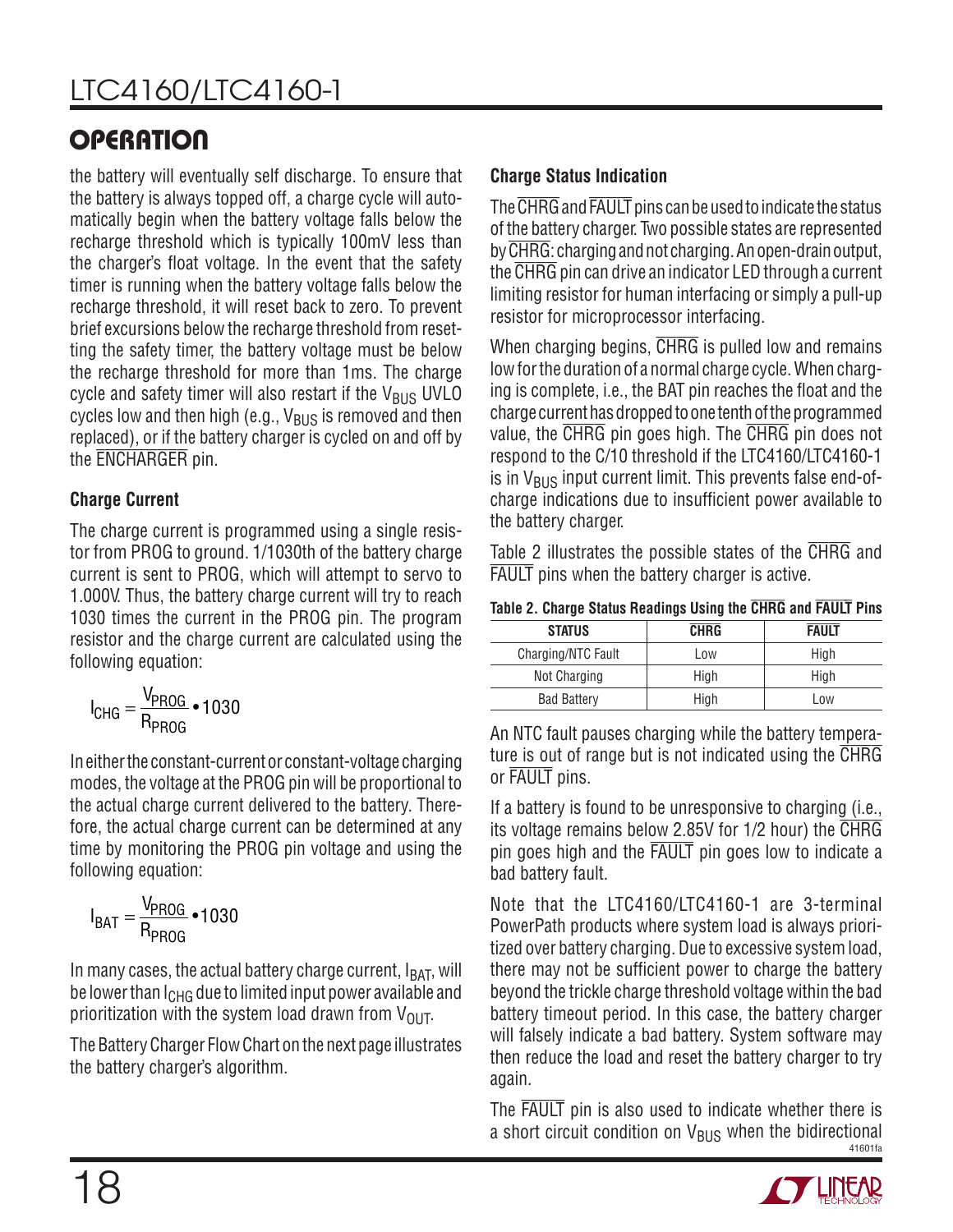

**Battery Charger Flow Chart**

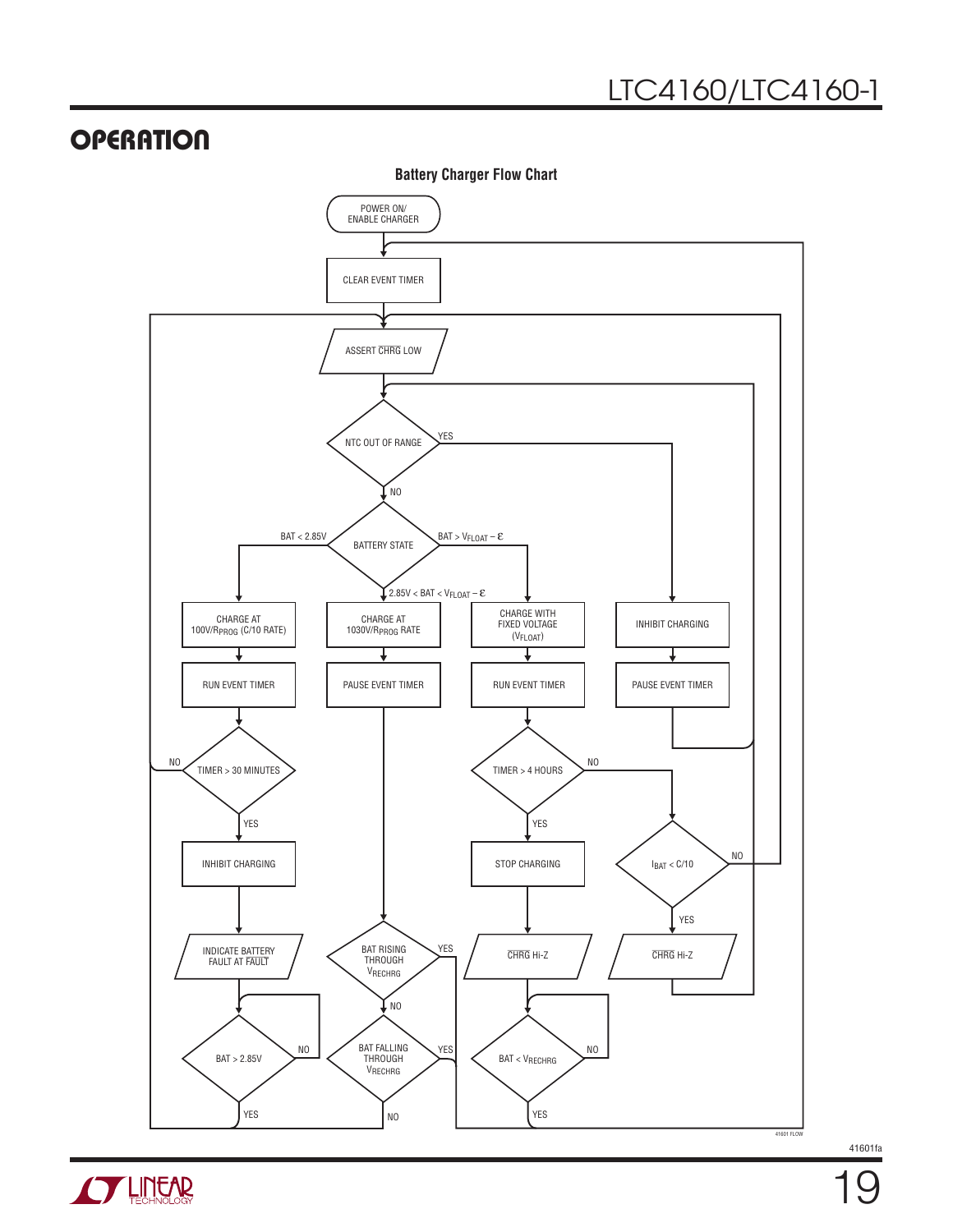switching regulator is in On-The-Go mode. When a short circuit condition is detected, FAULT will go low-Z. The ENOTG or VBUSGD pins can be used to determine which fault has occurred. If ENOTG or VBUSGD is low when FAULT went low, then a bad battery fault has occurred. If either pin is high, then a short circuit on  $V_{BUS}$  has occurred.

#### **NTC Thermistor**

The battery temperature is measured by placing a negative temperature coefficient (NTC) thermistor close to the battery pack.

To use this feature connect the NTC thermistor,  $R<sub>NTC</sub>$ , between the NTC pin and ground and a bias resistor,  $R_{NOM}$ , from NTCBIAS to NTC.  $R_{NOM}$  should be a 1% 200ppm resistor with a value equal to the value of the chosen NTC thermistor at 25°C (R25).

The LTC4160/LTC4160-1 will pause charging when the resistance of the NTC thermistor drops to 0.54 times the value of R25 or approximately 54k for a 100k thermistor. For a Vishay Curve 1 thermistor, this corresponds to approximately 40°C. If the battery charger is in constantvoltage (float) mode, the safety timer also pauses until the thermistor indicates a return to a valid temperature. As the temperature drops, the resistance of the NTC thermistor rises. The LTC4160/LTC4160-1 are also designed to pause charging when the value of the NTC thermistor increases to 3.25 times the value of R25. For a Vishay Curve 1 100k thermistor, this resistance, 325k, corresponds to approximately 0°C. The hot and cold comparators each have approximately 3°C of hysteresis to prevent oscillation about the trip point. Grounding the NTC pin disables all NTC functionality.

#### **Thermal Regulation**

To prevent thermal damage to the LTC4160/LTC4160-1 or surrounding components, an internal thermal feedback loop will automatically decrease the programmed charge current if the die temperature rises to 105°C. This thermal regulation technique protects the LTC4160/LTC4160-1 from excessive temperature due to high power operation or high ambient thermal conditions, and allows the user to push the limits of the power handling capability with a given circuit board design. The benefit of the LTC4160/ LTC4160-1 thermal regulation loop is that charge current can be set according to actual conditions rather than worst-case conditions for a given application with the assurance that the charger will automatically reduce the current in worst-case conditions.

#### **Overvoltage Protection**

The LTC4160/LTC4160-1 can protect themselves from the inadvertent application of excessive voltage to  $V_{\rm BUS}$  with just two external components: an N-channel MOSFET and a 6.2k resistor. The maximum safe overvoltage magnitude will be determined by the choice of the external MOSFET and its associated drain breakdown voltage.

The overvoltage protection circuit consists of two pins. The first, OVSENS, is used to measure the externally applied voltage through an external resistor. The second, OVGATE, is an output used to drive the gate pin of the external MOSFET. When OVSENS is below 6V, an internal charge pump will drive OVGATE to approximately 1.88 • OVSENS. This will enhance the N-channel MOSFET and provide a low impedance connection to  $V_{BUS}$  which will, in turn, power the LTC4160/LTC4160-1. If OVSENS should rise above 6V due to a fault or the use of an incorrect wall adapter, OVGATE will be pulled to GND. This disables the external MOSFET and protects downstream circuitry. When the voltage drops below 6V again, the external MOSFET will be re-enabled.

The charge pump output on OVGATE has limited output drive capability. Care must be taken to avoid leakage on this pin as it may adversely affect operation.

See the Applications Information section for resistor power dissipation rating calculations, a table of recommended components, and reverse-voltage protection.

#### **Shutdown Mode**

The USB switching regulator is enabled whenever  $V_{BUS}$  is above  $V_{UV}$  o and the LTC4160/LTC4160-1 are not in USB suspend mode.

The ideal diode(s) are enabled at all times and cannot be disabled.



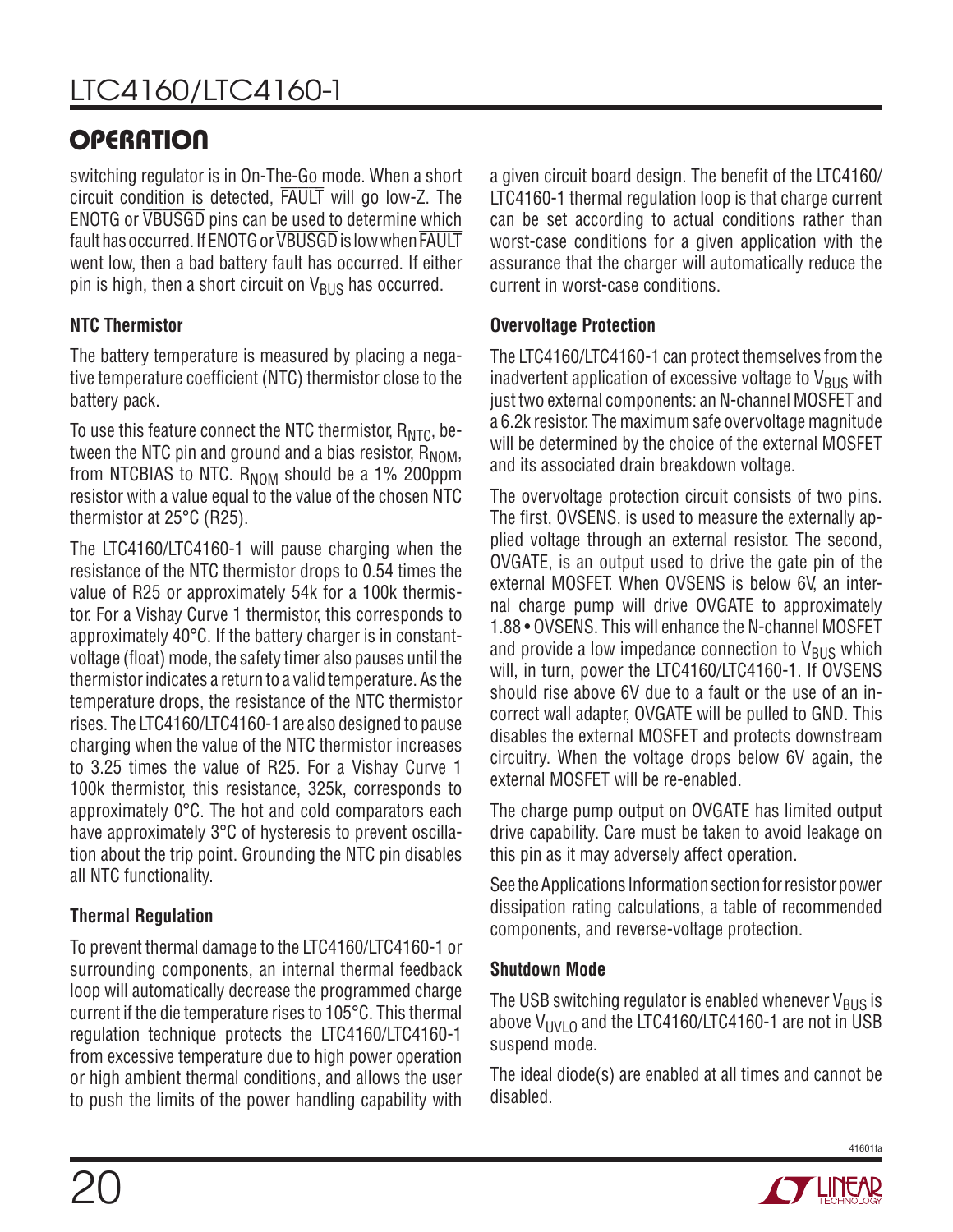#### **Bidirectional PowerPath Switching Regulator CLPROG Resistor and Capacitor Selection**

As described in the Bidirectional PowerPath Switching Regulator – Step-Down Mode section, the resistor on the CLPROG pin determines the average  $V_{\rm RIS}$  input current limit. In step-down mode the switching regulator's  $V_{\text{BUS}}$ input current limit can be set to either the 1x mode (USB 100mA), the 5x mode (USB 500mA) or the 10x mode. The  $V_{\rm BUS}$  input current will be comprised of two components, the current that is used to drive  $V_{\text{OUT}}$  and the quiescent current of the switching regulator. To ensure that the total average input current remains below the USB specification, both components of input current should be considered. The Electrical Characteristics table gives the typical values for quiescent currents in all settings as well as current limit programming accuracy. To get as close to the 500mA or 100mA specifications as possible, a precision resistor should be used. Recall that:

 $I_{VBUS} = I_{VBUSO} + V_{CI}$  PROG/RCLPPROG  $\bullet$  ( $h_{CI}$  PROG +1).

An averaging capacitor is required in parallel with the resistor so that the switching regulator can determine the average input current. This capacitor also provides the dominant pole for the feedback loop when current limit is reached. To ensure stability, the capacitor on CLPROG should be 0.1µF or larger.

#### **Bidirectional PowerPath Switching Regulator Inductor Selection**

Because the V<sub>BUS</sub> voltage range and V<sub>OUT</sub> voltage range of the PowerPath switching regulator are both fairly narrow, the LTC4160/LTC4160-1 were designed for a specific inductance value of 3.3μH. Some inductors which may be suitable for this application are listed in Table 3.

#### **Table 3. Recommended PowerPath Inductors for the LTC4160/LTC4160-1**

| <b>INDUCTOR</b><br><b>TYPE</b>      | (µH)       | (A)          | <b>MAX IDC MAX DCR</b><br>$(\Omega)$ | <b>SIZE IN mm</b><br>(L x W x H)                            | <b>MANUFACTURER</b>                                               |
|-------------------------------------|------------|--------------|--------------------------------------|-------------------------------------------------------------|-------------------------------------------------------------------|
| LPS4018                             | 3.3        | 2.2          | 0.08                                 | $3.9 \times 3.9 \times 1.7$ Coilcraft                       | www.coilcraft.com                                                 |
| D <sub>53</sub> LC<br><b>DB318C</b> | 3.3<br>3.3 | 2.26<br>1.55 | 0.034<br>0.070                       | $5 \times 5 \times 3$                                       | Toko<br>$3.8 \times 3.8 \times 1.8$ www.toko.com                  |
| WE-TPC<br>Type M1                   | 3.3        | 1.95         | 0.065                                |                                                             | $4.8 \times 4.8 \times 1.8$ Wurth Electronik<br>www.we-online.com |
| CDRH6D12<br>CDRH6D38                | 3.3<br>3.3 | 2.2<br>3.5   | 0.063<br>0.020                       | $6.7 \times 6.7 \times 1.5$ Sumida<br>$7 \times 7 \times 4$ | www.sumida.com                                                    |

#### **Bidirectional PowerPath Switching Regulator VBUS and V<sub>OUT</sub> Bypass Capacitor Selection**

The type and value of capacitors used with the LTC4160/ LTC4160-1 determine several important parameters such as regulator control-loop stability and input voltage ripple. Because the LTC4160/LTC4160-1 use a bidirectional switching regulator between  $V_{\text{BUS}}$  and  $V_{\text{OUT}}$ , the  $V_{\text{BUS}}$ current waveform contains high frequency components. It is strongly recommended that a low equivalent series resistance (ESR) multilayer ceramic capacitor (MLCC) be used to bypass  $V_{BUS}$ . Tantalum and aluminum capacitors are not recommended because of their high ESR. The value of the capacitor on  $V_{BUS}$  directly controls the amount of input ripple for a given load current. Increasing the size of this capacitor will reduce the input ripple.

The inrush current limit specification for USB devices is calculated in terms of the total number of Coulombs needed to charge the  $V_{BUS}$  bypass capacitor to 5V. The maximum inrush charge for USB On-The-Go devices is 33μC. This places a limit of 6.5 $\mu$ F of capacitance on V<sub>BUS</sub> assuming a linear capacitor. However, most ceramic capacitors have a capacitance that varies with bias voltage. The average capacitance needs to be less than 6.5μF over a 0V to 5V bias voltage range to meet the inrush current-limit specification. A 10μF capacitor in a 0805 package, such as the Murata GRM21BR71A106KE51L would be a suitable  $V_{BUS}$  bypass capacitor. If more capacitance is required for better noise performance and stability, it should be connected directly to the  $V_{BUS}$  pin when using the overvoltage protection circuit. This extra capacitance will be soft-connected over a couple of milliseconds to limit inrush current and avoid excessive transient voltage drops on  $V_{\text{BUS}}$ .

To prevent large  $V_{\text{OUT}}$  voltage steps during transient load conditions, it is also recommended that an MLCC be used to bypass  $V_{OIII}$ . The output capacitor is used in the compensation of the switching regulator. At least 10µF with low ESR are required on  $V_{\text{OUT}}$ . Additional capacitance will improve load transient performance and stability.

MLCCs typically have exceptional ESR performance. MLCCs combined with a tight board layout and an unbroken ground plane will yield very good performance and low EMI emissions.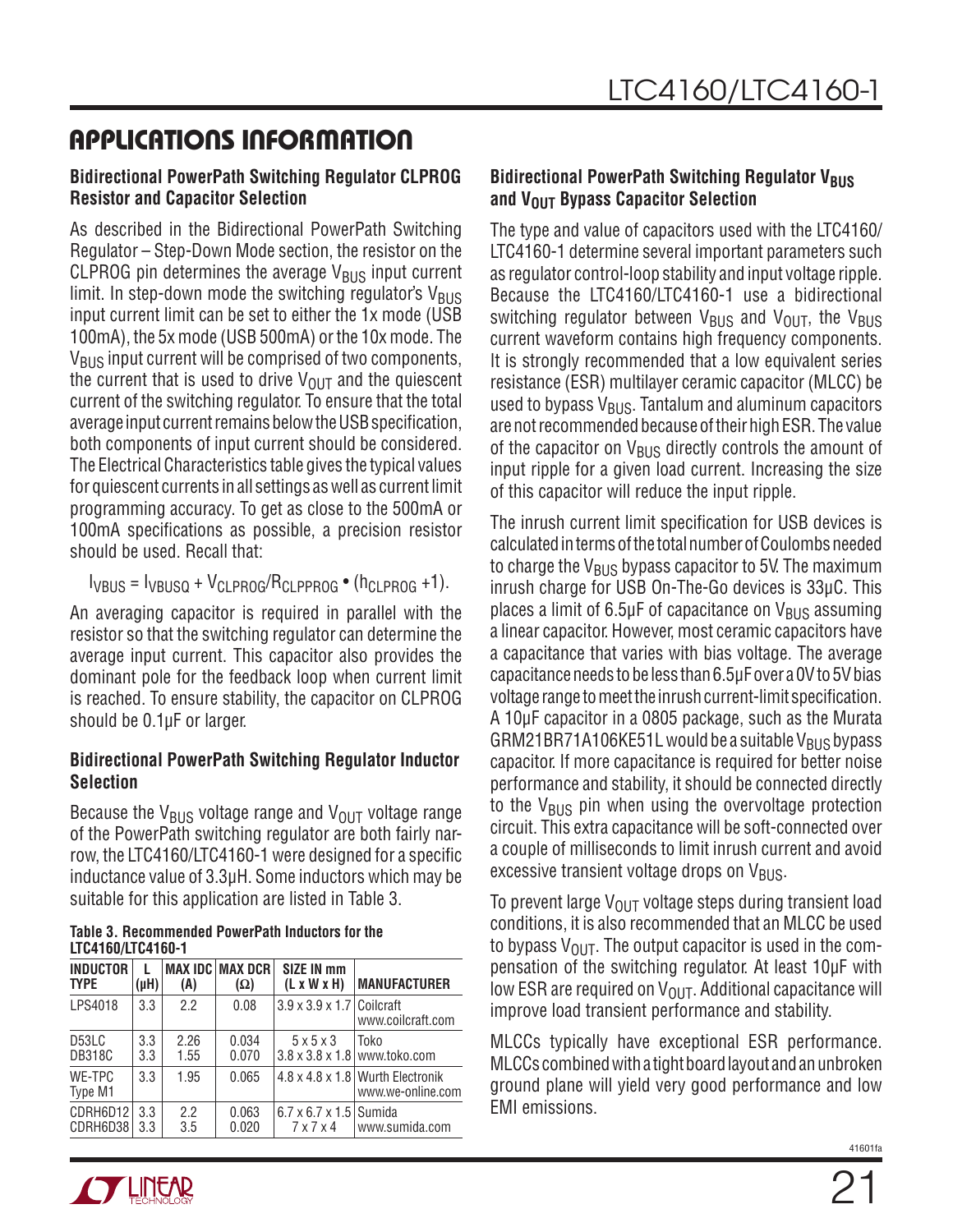There are MLCCs available with several types of dielectrics each having considerably different characteristics. For example, X7R MLCCs have the best voltage and temperature stability. X5R MLCCs have apparently higher packing density but poorer performance over their rated voltage and temperature ranges. Y5V MLCCs have the highest packing density, but must be used with caution, because of their extreme nonlinear characteristic of capacitance versus voltage. The actual in-circuit capacitance of a ceramic capacitor should be measured with a small AC signal and DC bias as is expected in-circuit. Many vendors specify the capacitance versus voltage with a  $1V<sub>RMS</sub>$  AC test signal and, as a result, over state the capacitance that the capacitor will present in the application. Using similar operating conditions as the application, the user must measure or request from the vendor the actual capacitance to determine if the selected capacitor meets the minimum capacitance that the application requires.

#### **Overvoltage Protection**

 $V_{\rm BUS}$  can be protected from overvoltage damage with two additional components, a resistor R1 and an N-channel MOSFET MN1, as shown in Figure 5. Suitable choices for MN1 are listed in Table 4.

**Table 4. Recommended N-Channel MOSFETs for the Overvoltage Protection Circuit**

| <b>PART#</b>   | <b>BVDSS</b> | R <sub>ON</sub>     | <b>PACKAGE</b> |
|----------------|--------------|---------------------|----------------|
| Si1472DH       | 30V          | $57 \text{m}\Omega$ | SC70-6         |
| Si2302ADS      | 20V          | $60 \text{m}\Omega$ | SOT-23         |
| Si2306BDS      | 30V          | $47 \text{m}\Omega$ | SOT-23         |
| Si2316DS       | 30V          | $50 \text{m}\Omega$ | SOT-23         |
| IRLML2502      | 20V          | $50 \text{m}\Omega$ | SOT-23         |
| <b>FDN372S</b> | 30V          | $50 \text{m}\Omega$ | SOT-23         |
| NTLJS4114N     | 30V          | $35 \text{m}\Omega$ | WDFN6          |



**Figure 5. Overvoltage Protection**

R1 is a 6.2k resistor and must be rated for the power dissipated during maximum overvoltage. In an overvoltage condition the OVSENS pin will be clamped at 6V. R1 must be sized appropriately to dissipate the resultant power. For example, a 1/10W 6.2k resistor can have at most  $\sqrt{(\text{PMAX} \cdot 6.2 \text{k}\Omega)}$  = 25V applied across its terminals. With the 6V at OVSENS, the maximum overvoltage magnitude that this resistor can withstand is 31V. A 1/4W 6.2k resistor raises this value to 45V. OVSENS's absolute maximum current rating of 10mA imposes an upper limit of 68V protection.

#### **Reverse Voltage Protection**

The LTC4160/LTC4160-1 can also be easily protected against the application of reverse voltages, as shown in Figure 6. D1 and R1 are necessary to limit the maximum VGS seen by MP1 during positive overvoltage events. D1's breakdown voltage must be safely below MP1's BVGS. The circuit shown in Figure 6 offers forward voltage protection up to MN1's BVDSS and reverse voltage protection up to MP1's BVDSS.



**Figure 6. Dual Polarity Voltage Protection**

#### **Battery Charger Over Programming**

41601fa The USB high power specification allows for up to 2.5W to be drawn from the USB port. The LTC4160/LTC4160-1's bidirectional switching regulator in step-down mode converts the voltage at  $V_{BUS}$  to a voltage just above BAT on  $V_{\text{OUT}}$ , while limiting power to less than the amount programmed at CLPROG. The charger should be programmed (with the PROG pin) to deliver the maximum safe charging current without regard to the USB specifications. If there is insufficient current available to charge the battery at the programmed rate, the charge current will be reduced until the system load on  $V_{OUT}$  is satisfied and the  $V_{BUS}$  current limit is satisfied. Programming the charger for more

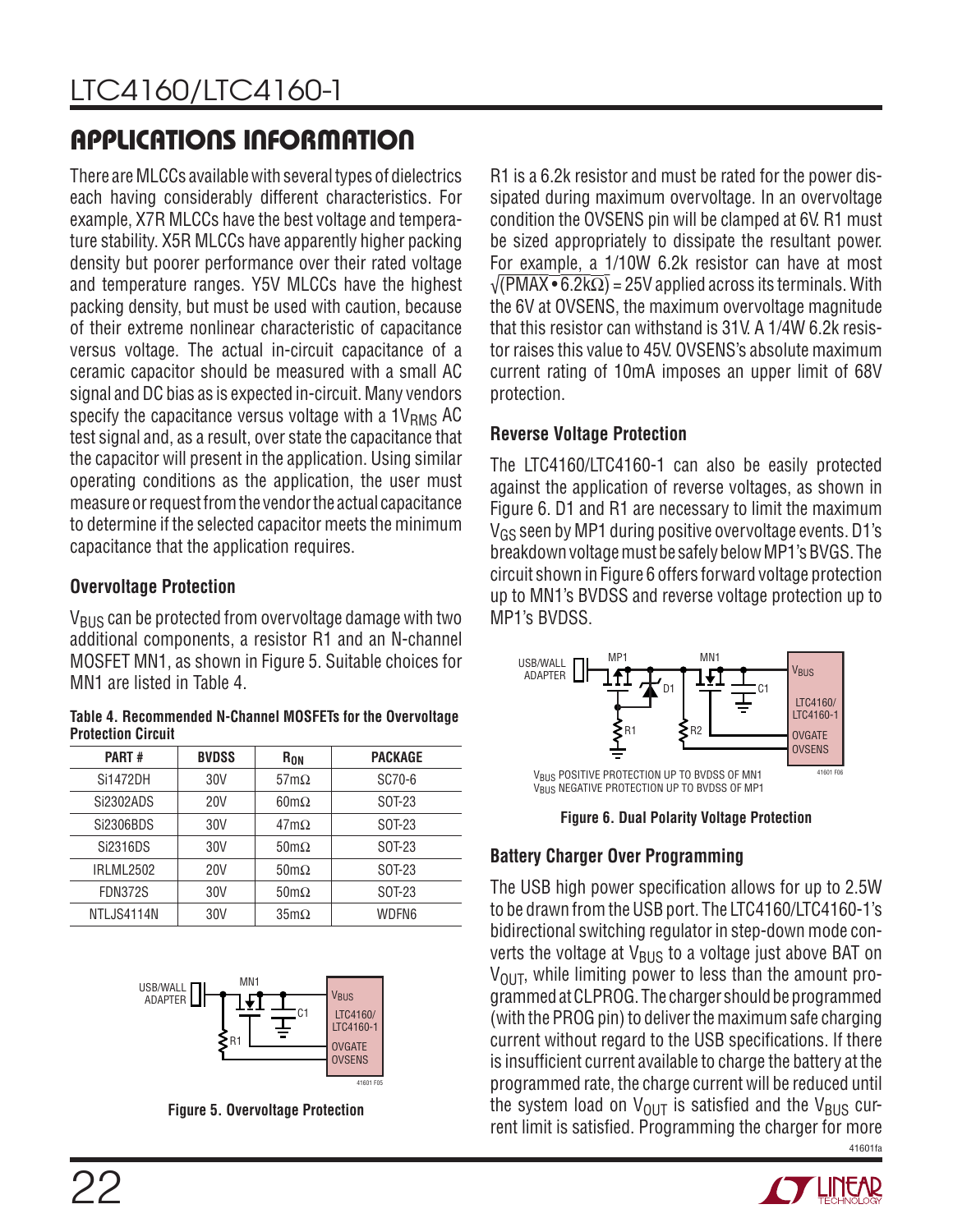current than is available will not cause the average input current limit to be violated. It will merely allow the battery charger to make use of all available power to charge the battery as quickly as possible, and with minimal dissipation within the charger.

#### **Battery Charger Stability Considerations**

The LTC4160/LTC4160-1's battery charger contains both a constant-voltage and a constant-current control loop. The constant-voltage loop is stable without any compensation when a battery is connected with low impedance leads. Excessive lead length, however, may add enough series inductance to require a bypass capacitor of at least 1µF from BAT to GND.

High value, low ESR MLCCs reduce the constant-voltage loop phase margin, possibly resulting in instability. Up to 22µF may be used in parallel with a battery, but larger capacitors should be decoupled with 0.2 $\Omega$  to 1 $\Omega$  of series resistance.

Furthermore, a 100µF capacitor in series with a 0.3 $\Omega$  resistor from BAT to GND is required to prevent oscillation when the battery is disconnected.

In constant-current mode, the PROG pin is in the feedback loop rather than the battery voltage. Because of the additional pole created by any PROG pin capacitance, capacitance on this pin must be kept to a minimum. With no additional capacitance on the PROG pin, the charger is stable with program resistor values as high as 25k. However, additional capacitance on this node reduces the maximum allowed program resistor. The pole frequency at the PROG pin should be kept above 100kHz. Therefore, if the PROG pin has a parasitic capacitance,  $C_{PROG}$ , the following equation should be used to calculate the maximum resistance value for R<sub>PROG</sub>:

$$
R_{PROG} \leq \frac{1}{2\pi \cdot 100 \text{kHz} \cdot C_{PROG}}
$$

#### **Alternate NTC Thermistors and Biasing**

The LTC4160/LTC4160-1 provide temperature qualified charging if a grounded thermistor and a bias resistor are connected to NTC. By using a bias resistor whose value is equal to the room temperature resistance of the thermistor (R25) the upper and lower temperatures are pre-programmed to approximately 40°C and 0°C respectively assuming a Vishay Curve 1 thermistor.

The upper and lower temperature thresholds can be adjusted by either a modification of the bias resistor value or by adding a second adjustment resistor to the circuit. If only the bias resistor is adjusted, then either the upper or the lower threshold can be modified but not both. The other trip point will be determined by the characteristics of the thermistor. Using the bias resistor in addition to an adjustment resistor, both the upper and the lower temperature trip points can be independently programmed with the constraint that the difference between the upper and lower temperature thresholds cannot decrease. Examples of each technique are given below.

NTC thermistors have temperature characteristics which are indicated on resistance-temperature conversion tables. The Vishay-Dale thermistor NTHS0603N011-N1003F, used in the following examples, has a nominal value of 100k and follows the Vishay Curve 1 resistance-temperature characteristic.

In the explanation below, the following notation is used.

 $R25$  = Value of the thermistor at 25 $\degree$ C

 $R_{NTCICOLD}$  = Value of the thermistor at the cold trip point

 $R_{\text{NTCHOT}}$  = Value of the thermistor at the hot trip point

 $r_{\text{COLD}}$  = Ratio of  $R_{\text{NTC}|\text{COLD}}$  to R25

 $r_{HOT}$  = Ratio of  $R_{NTCIHOT}$  to R25

 $R_{NOM}$  – Primary thermistor bias resistor (see Figure 7)

R1 = Optional temperature range adjustment resistor (see Figure 8)

The trip points for the LTC4160/LTC4160-1's temperature qualification are internally programmed at 0.349 • NTCBIAS for the hot threshold and 0.765 • NTCBIAS for the cold threshold.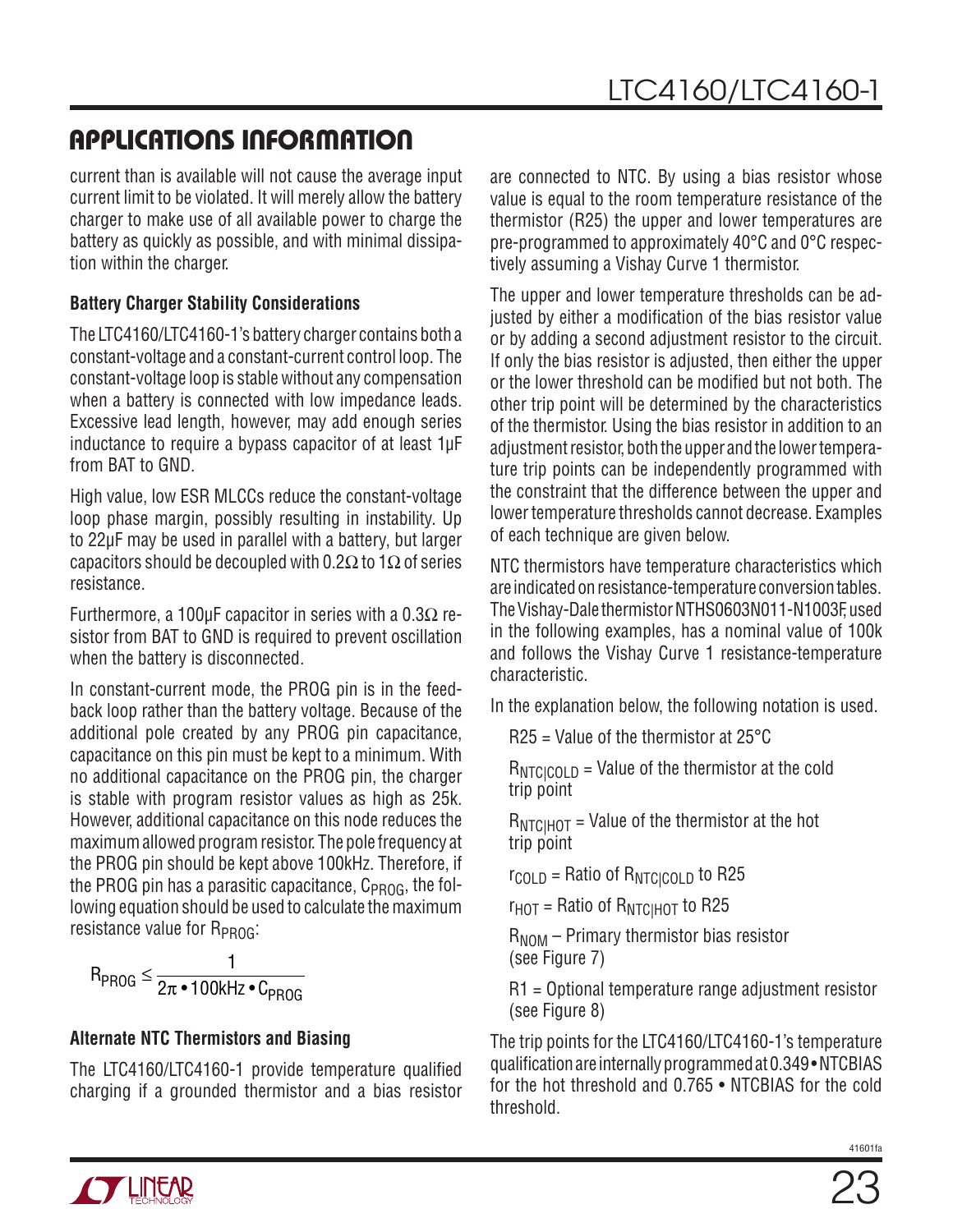Therefore, the hot trip point is set when:

R  $R_{\text{NOM}} + R_{\text{NTC}|\text{HOT}}$  $\overline{\text{NTC}}$ HOT  $\bullet$  NTCBIAS = 0.349  $\bullet$  NTCBIAS

And the cold trip point is set when:

R  $R_{NOM}$  + R  $N$ TC $|$ COLD  $\bullet$  NTCBIAS = 0.765  $\bullet$  NTCBIAS  $_{\rm NTC|COLD}$  $\bullet$ NTCBIAS = 0.765  $\bullet$ 

Solving these equations for  $R_{NTC|COLD}$  and  $R_{NTC|HOT}$  results in the following:

 $R_{\text{NTCHOT}} = 0.536 \cdot R_{\text{NOM}}$ 

and

 $R_{NTCICOLD} = 3.25 \cdot R_{NOM}$ 

By setting  $R_{\text{NOM}}$  equal to R25, the above equations result in  $r<sub>HOT</sub> = 0.536$  and  $r<sub>COLD</sub> = 3.25$ . Referencing these ratios to the Vishay Resistance-Temperature Curve 1 chart gives a hot trip point of about 40°C and a cold trip point of about 0°C. The difference between the hot and cold trip points is approximately 40°C.

By using a bias resistor,  $R_{NOM}$ , different in value from R25, the hot and cold trip points can be moved in either direction. The temperature span will change somewhat due to the non-linear behavior of the thermistor. The following equations can be used to calculate a new value for the bias resistor:

$$
R_{NOM} = \frac{r_{HOT}}{0.536} \cdot R25
$$

$$
R_{NOM} = \frac{r_{COLD}}{3.25} \cdot R25
$$

where  $r<sub>HOT</sub>$  and  $r<sub>COLD</sub>$  are the resistance ratios at the desired hot and cold trip points. Note that these equations are linked. Therefore, only one of the two trip points can be chosen, the other is determined by the default ratios designed in the IC. Consider an example where a 60°C hot trip point is desired.

From the Vishay Curve 1 R-T characteristics,  $r_{HOT}$  is 0.2488 at 60 $^{\circ}$ C. Using the above equation,  $R_{\text{NOM}}$  should be set to 46.4k. With this value of  $R_{\text{NOM}}$ ,  $r_{\text{COLD}}$  is 1.436 and the cold trip point is about 16°C. Notice that the span is now 44°C rather than the previous 40°C. This is due to the decrease in "temperature gain" of the thermistor as absolute temperature increases.

The upper and lower temperature trip points can be independently programmed by using an additional bias resistor, R1, as shown in Figure 8. The following formulas can be used to compute the values of  $R_{\text{NOM}}$  and R1:

$$
R_{NOM} = \frac{r_{COLD} - r_{HOT}}{2.714} \cdot R25
$$
  
R1 = 0.536 • R<sub>NOM</sub> - r<sub>HOT</sub> • R25

For example, to set the trip points to 0°C and 45°C with a Vishay Curve 1 thermistor choose:

$$
R_{NOM} = \frac{3.266 - 0.4368}{2.714} \cdot 100k = 104.2k
$$

the nearest 1% value is 105k:

 $R1 = 0.536 \cdot 105k - 0.4368 \cdot 100k = 12.6k$ 

the nearest 1% value is 12.7k. The final solution is shown in Figure 8 and results in an upper trip point of 45°C and a lower trip point of 0°C.



**Figure 7. Standard NTC Configuration**

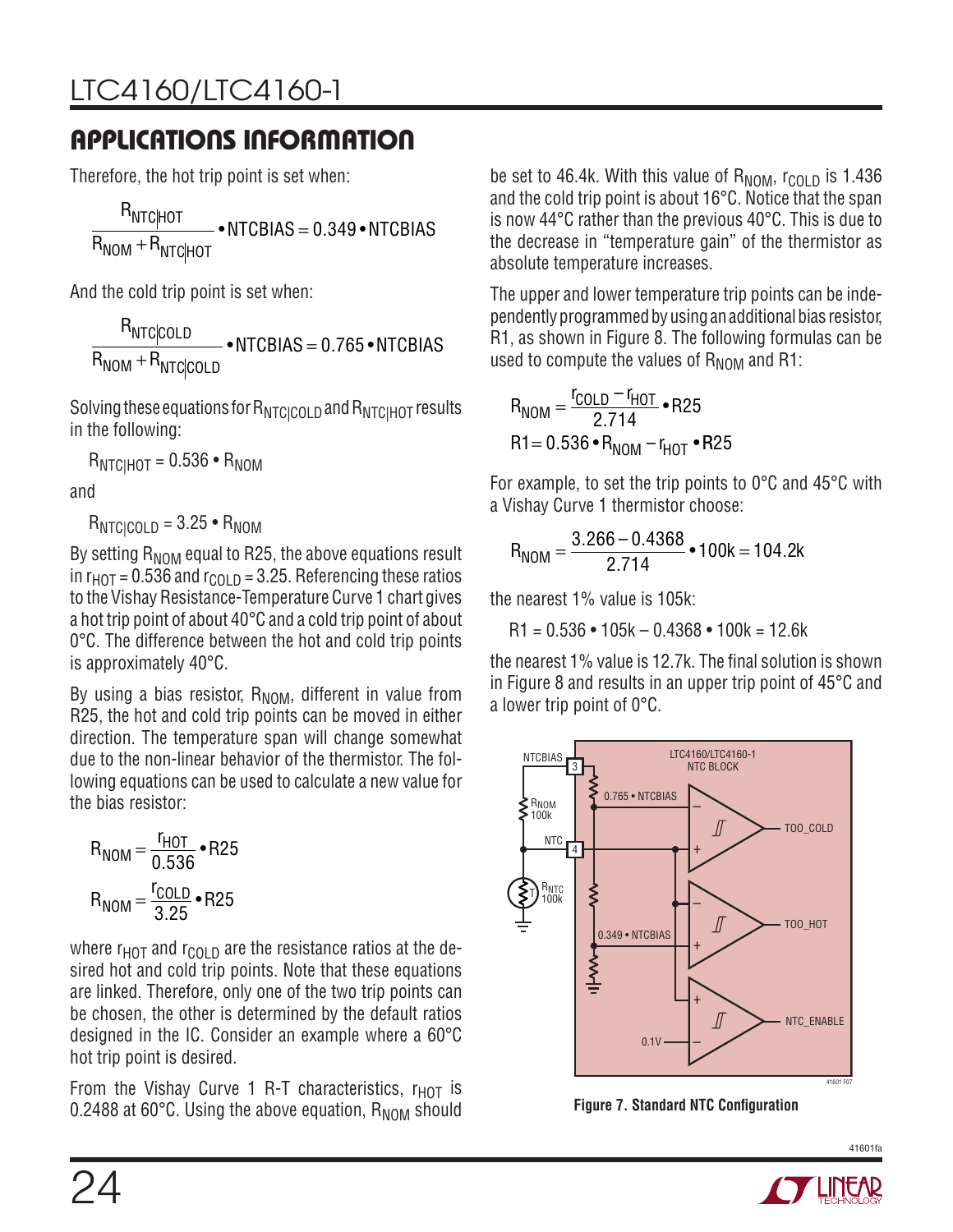

**Figure 8. Modified NTC Configuration**

#### **Hot Plugging and USB Inrush Current Limiting**

The overvoltage protection circuit provides inrush current limiting due to the long time it takes for OVGATE to fully enhance the N-channel MOSFET. This prevents the current from building up in the cable too quickly and dampens out any resonant overshoot on  $V_{BUS}$ . It is possible to observe voltage overshoot on  $V_{BUS}$  when connecting the LTC4160/LTC4160-1 to a lab supply if the overvoltage protection circuit is not used. This overshoot is caused by the inductance of the long leads from the supply to  $V_{\text{BUS}}$ . Twisting the wires together from the supply to  $V_{\text{BUS}}$  can greatly reduce the parasitic inductance of these long leads and keep  $V_{BUS}$  at a safe level. USB cables are generally manufactured with the power leads in close proximity and thus have fairly low parasitic inductance.

#### **Hot Plugging and USB On-The-Go**

If there is more than 4.3V on  $V_{\text{BUS}}$  when On-The-Go is enabled, the bidirectional switching regulator will not try to drive V<sub>BUS</sub>. If USB On-The-Go is enabled and an external supply is then connected to  $V_{\text{BUS}}$ , one of three things will happen depending on the properties of the external supply. If the external supply has a regulation voltage higher than 5.1V, the bidirectional switching regulator will stop

switching and  $V_{BUS}$  will be held at the regulation voltage of the external supply. If the external supply has a lower regulation voltage and is capable of only sourcing current, then  $V_{BUS}$  will be regulated to 5.1V. The external supply will not source current to  $V_{\text{RUS}}$ .

For a supply that can also sink current and has a regulation voltage less than 5.1V, the bidirectional switching regulator will source current into the external supply in an attempt to bring  $V_{BUS}$  up to 5.1V. As long as the external supply holds V<sub>BUS</sub> to more than V<sub>OUT</sub> + 70mV, the bidirectional switching regulator will source up to 680mA into the supply. If  $V_{BUS}$  is held to a voltage that is less than  $V_{OUT}$  + 70mV then the short circuit timer will shut off the switching regulator after 7.2ms. The FAULT pin will then go low to indicate a short circuit current fault.

#### **VBUS Bypass Capacitance and USB On-The-Go Session Request Protocol**

When two On-The-Go devices are connected, one will be the A device and the other will be the B device depending on whether the device is connected to a micro-A or micro-B plug. The A device provides power to the B device and starts as the host. To prolong battery life, the A device can power down  $V_{BUS}$  when the BUS is not being used. If the A device has powered down  $V_{BUS}$ , the B device can request the A device to power up  $V_{\text{BUS}}$  and start a new session using the session request protocol (SRP). The SRP consists of data-line pulsing and  $V_{\text{BUS}}$  pulsing. The B device must first pulse the  $D^+$  or  $D^-$  data lines. The B device must then pulse  $V_{\rm BUS}$  only if the A device does not respond to the data-line pulse. The A device is required to respond to only one of the pulsing methods. USB A devices that never power down  $V_{\text{BUS}}$  are not required to respond to the SRP.

For  $V_{BUS}$  pulsing, the limit on the  $V_{BUS}$  capacitance on the A device allows a B device to differentiate between a powered down On-The-Go device and a powered down standard host. The B device will send out a pulse of current that will raise  $V_{\rm BUS}$  to a voltage between 2.1 and 5.25V if connected to an On-The-Go A device which must have no more than 6.5μF. An On-The-Go A device must drive  $V_{BUS}$ as soon as the current pulse raises  $V_{\rm BUS}$  above 2.1V if the device is capable of responding to  $V_{BUS}$  pulsing.

**TT LIITUAR**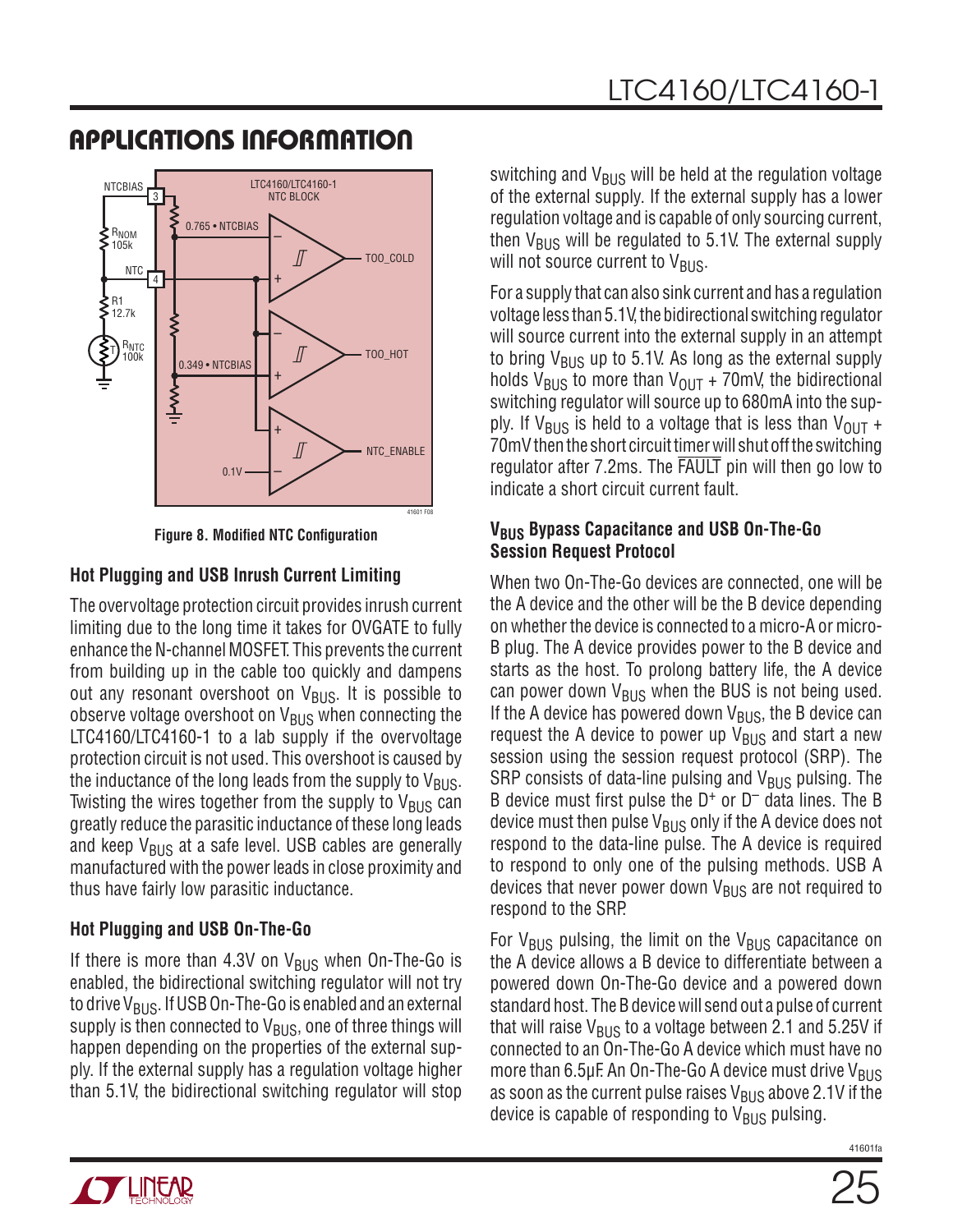This same current pulse must not raise  $V_{\text{BUS}}$  any higher than 2V when connected to a standard host which must have at least 96μF. The 96μF for a standard host represents the minimum capacitance with  $V_{BUS}$  between 4.75V and 5.25V. Since the SRP pulse must not drive  $V_{\rm BUS}$  greater than 2V, the capacitance seen at these voltage levels can be greater than 96μF, especially if MLCCs are used. Therefore, the 96μF represents a lower bound on the standard host bypass capacitance for determining the amplitude and duration of the current pulse. More capacitance will only decrease the maximum level that  $V_{\rm BUS}$  will rise to for a given current pulse.

Figure 9 shows an On-The-Go device using the LTC4160/ LTC4160-1 acting as the A device. Additional capacitance can be placed on the  $V_{BUS}$  pin of the LTC4160/LTC4160-1 when using the overvoltage protection circuit. The B device may not be able to distinguish between a powered down LTC4160/LTC4160-1 with overvoltage protection and a powered down standard host because of this extra capacitance. In addition, if the SRP pulse raises  $V_{\rm BUS}$ above its UVLO threshold of 4.3V the LTC4160/LTC4160-1 will assume input power is available and will not attempt to drive V<sub>BUS</sub>. Therefore, it is recommended that an On-The-Go device using the LTC4160/LTC4160-1 respond to data-line pulsing.

When an On-The-Go device using the LTC4160/LTC4160-1 becomes the B device, as in Figure 10, it must send out a data line pulse followed by a  $V_{BUS}$  pulse to request a session from the A device. The On-The-Go device designer can choose how much capacitance will be placed on the V<sub>BUS</sub> pin of the LTC4160/LTC4160-1 and then generate a  $V_{\text{BUS}}$  pulse that can distinguish between a powered down On-The-Go A device and a powered down standard host. A suitable pulse can be generated because of the disparity in the bypass capacitances of an On-The-Go A device and a standard host even if there is somewhat more than  $6.5\mu$ F capacitance connected to the V<sub>BUS</sub> pin of the LTC4160/LTC4160-1.

#### **Board Layout Considerations**

The Exposed Pad on the backside of the LTC4160/ LTC4160-1 package must be securely soldered to the PC board ground. This is the primary ground pin in the package, and it serves as the return path for both the control circuitry and N-channel MOSFET switch.

Furthermore, due to its high frequency switching circuitry, it is imperative that the input capacitor, inductor, and output capacitor be as close to the LTC4160/LTC4160-1 as possible and that there be an unbroken ground plane under the LTC4160/LTC4160-1 and all of its external high frequency components. High frequency current, such as the  $V_{\rm BUS}$ current tends to find its way on the ground plane along a mirror path directly beneath the incident path on the top of the board. If there are slits or cuts in the ground plane due to other traces on that layer, the current will be forced to go around the slits. If high frequency currents are not allowed to flow back through their natural least-area path, excessive voltage will build up and radiated emissions will occur (see Figure 11). There should be a group of vias directly under the grounded backside leading directly down to an internal ground plane. To minimize parasitic inductance, the ground plane should be as close as possible to the top plane of the PC board (layer 2).





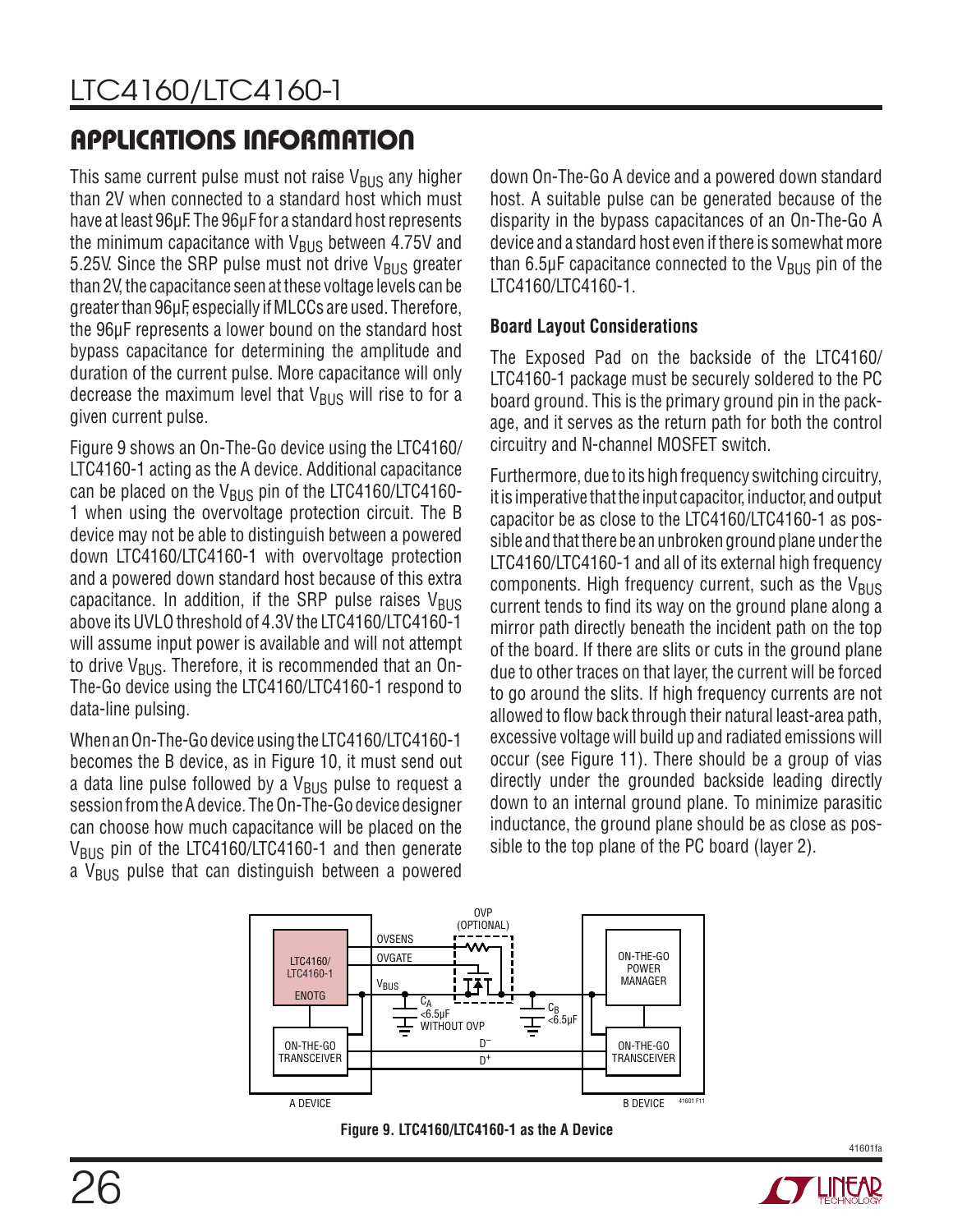

**Figure 10. LTC4160/LTC4160-1 as the B Device**



**Figure 11. Higher Frequency Ground Current Follow Their Incident Path. Slices in the Ground Plane Create Large Loop Areas. The Large Loop Areas Increase the Inductance of the Path Leading to Higher System Noise.**

The IDGATE pin for the external ideal diode controller has extremely limited drive current. Care must be taken to minimize leakage to adjacent PC board traces. 100nA of leakage from this pin will introduce an additional offset to the ideal diode of approximately 10mV. To minimize leakage, the trace can be guarded on the PC board by surrounding it with  $V_{\text{OUT}}$  connected metal, which should generally be less than one volt higher than IDGATE.

When laying out the printed circuit board, the following checklist should be used to ensure proper operation of the LTC4160/LTC4160-1:

- 1. The Exposed Pad of the package (Pin 21) should connect directly to a large ground plane to minimize thermal and electrical impedance.
- 2. The trace connecting  $V_{\rm BUS}$  to its respective decoupling capacitor should be as short as possible. The GND side of these capacitors should connect directly to the ground plane of the part. These capacitors provide the AC current to the internal power MOSFETs and their drivers. It is critical to minimize inductance from these capacitors to the LTC4160/LTC4160-1.
- 3. Connections between the PowerPath switching regulator inductor and the output capacitor on  $V_{\text{OUT}}$  should be kept as short as possible. Use area fills whenever possible. The GND side of the output capacitors should connect directly to the thermal ground plane of the part.
- 4. The switching power trace connecting SW to its respective inductor should be minimized to reduce radiated EMI and parasitic coupling.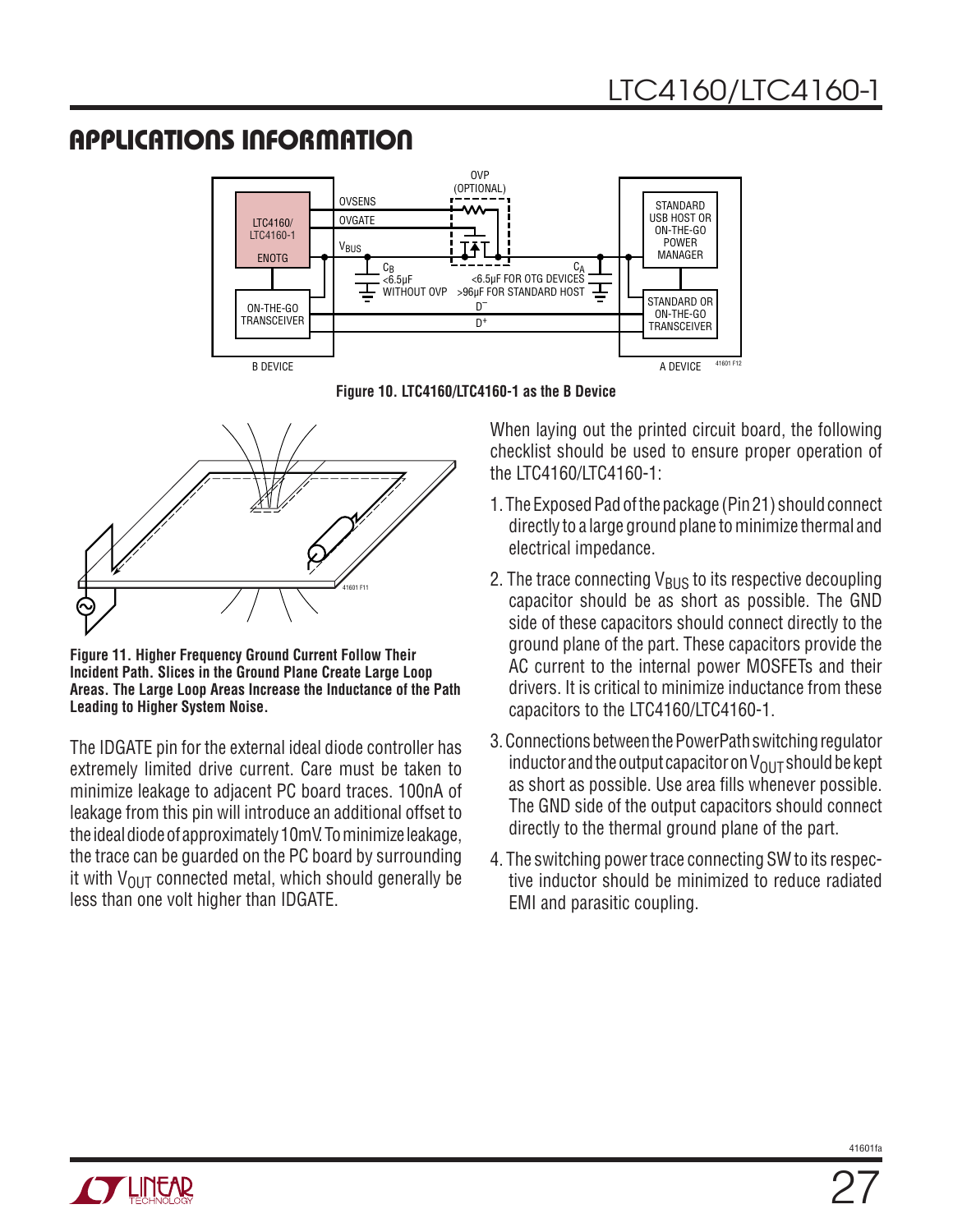### TYPICAL APPLICATIONS

**Low Component Count Power Manager/Battery Charger with USB On-The-Go and Low Battery Start-Up**



**Low Component Count Switching Battery Charger with USB On-The-Go**



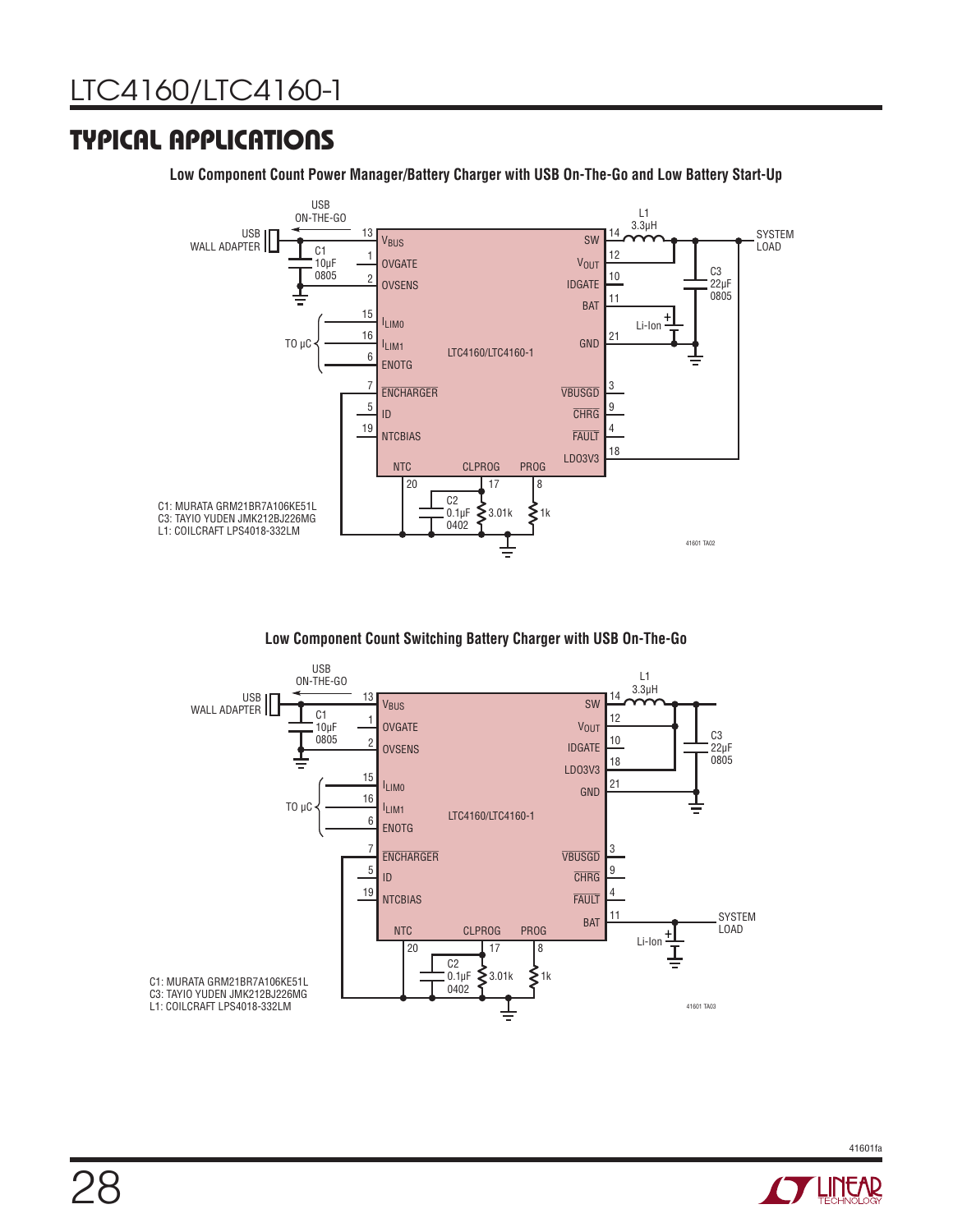### TYPICAL APPLICATIONS

**High Efficiency Power Manager/Battery Charger with USB On-The-Go, Overvoltage Protection and Low Battery Start-Up**



**High Efficiency Switching Battery Charger with USB On-The-Go, Overvoltage and Reverse-Voltage Protection**



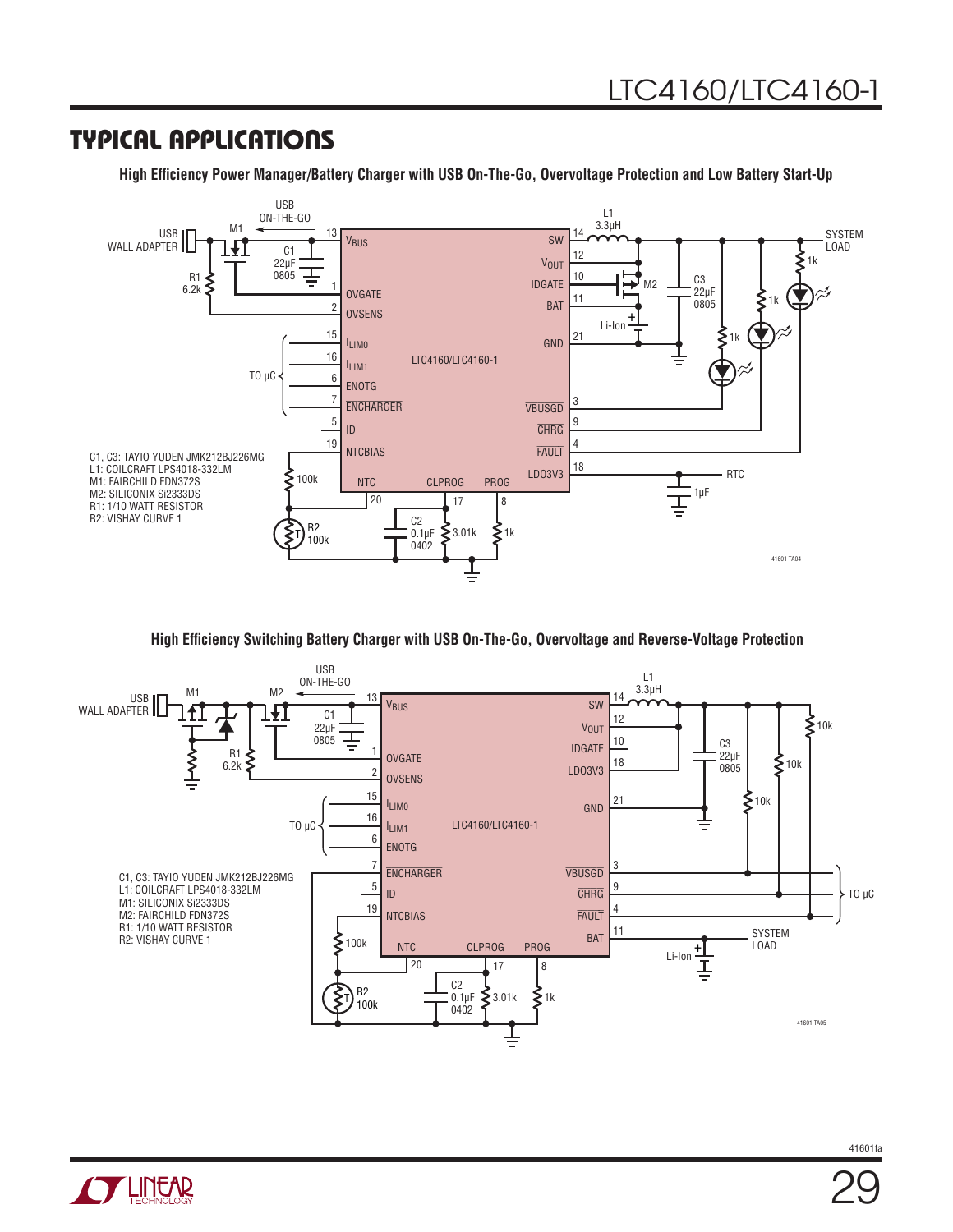#### (Reference LTC DWG # 05-08-1742 Rev Ø) PACKAGE DESCRIPTION



**UDC Package 20-Lead Plastic QFN (3mm** × **4mm)** (Reference LTC DWG # 05-08-1742 Rev Ø)

**UDC Package**



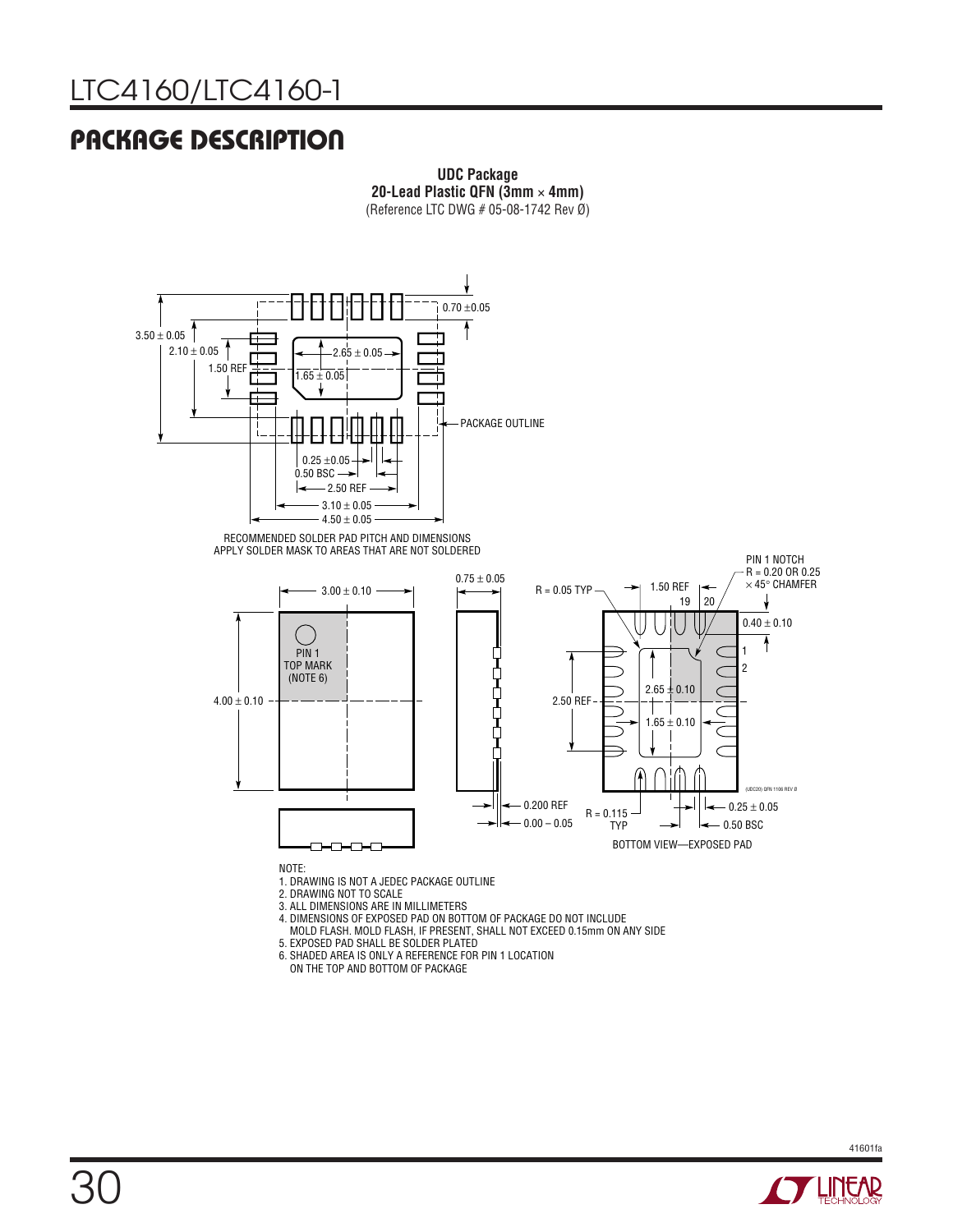### REVISION HISTORY

| <b>REV</b> | <b>DATE</b> | <b>DESCRIPTION</b>                                                             | <b>PAGE NUMBER</b> |
|------------|-------------|--------------------------------------------------------------------------------|--------------------|
|            |             | Removal of PDC package and inclusion of UDC package information in data sheet  | to 32              |
|            |             | LTC4160EPDC and LTC4160EPDC-1 designated obsolete in Order Information section |                    |